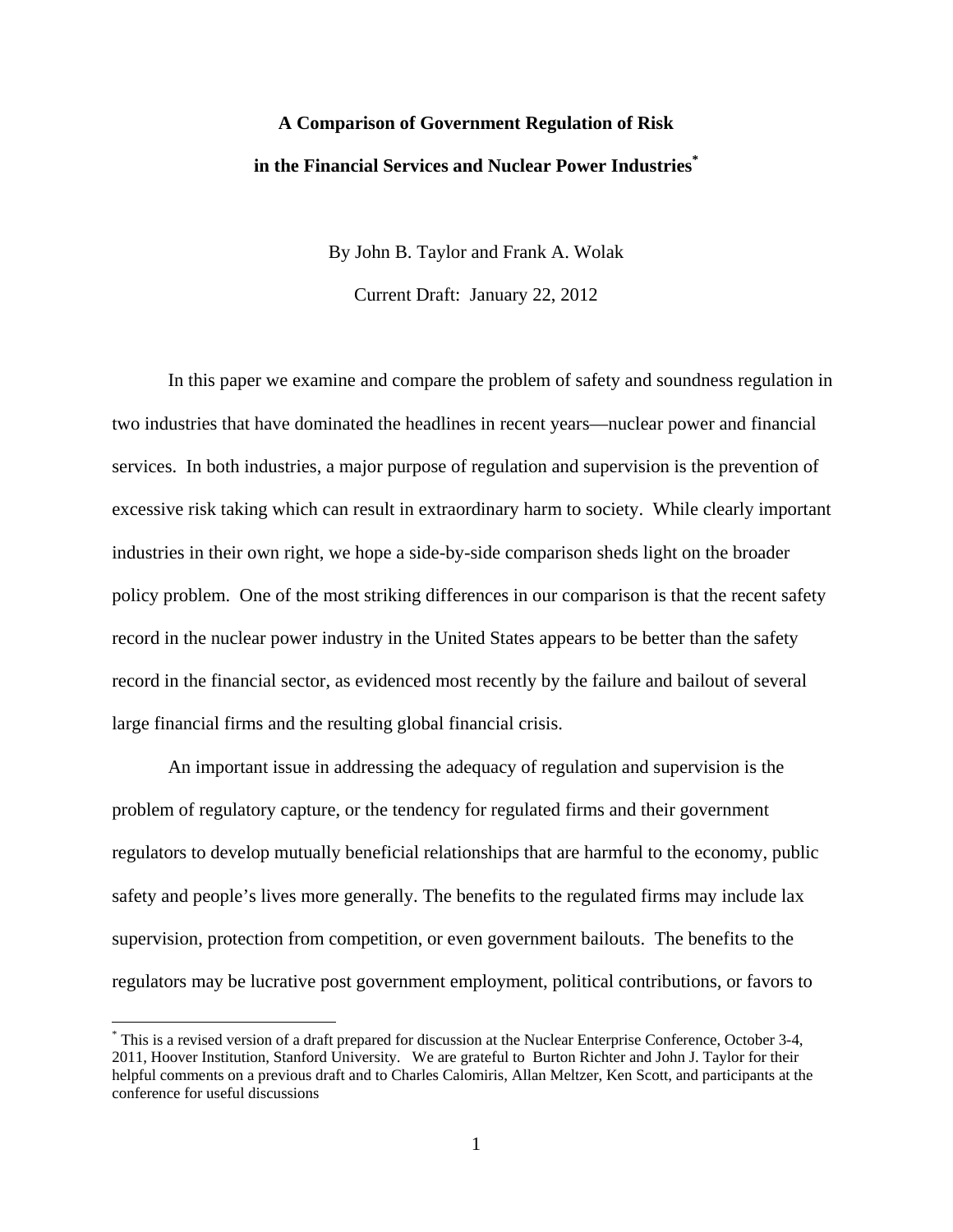family and friends, which may be implicit or explicit. Of course, the underlying problem of regulatory capture goes beyond heavily regulated industries. Sometimes called the problem of crony capitalism, it can exist in any industry in which government policy has a large role, which is the vast and growing majority of industries today.

This across-industry comparison of the regulation of risk yields insights about which mechanisms from one industry can be usefully transferred to the other industry and which cannot or should not. Moreover, understanding why certain mechanisms cannot be readily transferred suggests directions for future research into the design of mechanisms for regulating risk for both sectors. Although there are a number of reasons for the relative success of the nuclear power sector in managing risk, we focus on those which may have lessons for regulation of risk in the financial sector, including the success of a non-profit industry sponsored organization—the Institute for Nuclear Power Operation (INPO)—which provides comprehensive monitoring and strong incentives to reduce risk.

Changes in the structure of the electricity utility industry over the past 20 years has created challenges for the regulation of risk that are similar to those that exist in the financial sector. For this reason, modifications of the current regime of safety regulation in the nuclear power sector may be necessary to address these new sources of conflict between maintaining public safety and the firm's financial conditions.

#### **1. Regulating and Supervising Financial Services**

The financial sector in the United States is regulated and supervised by a large number of federal and state government agencies with overlapping jurisdictions. Commercial banks are regulated by the Federal Reserve, the Office of the Comptroller of the Currency, and the Federal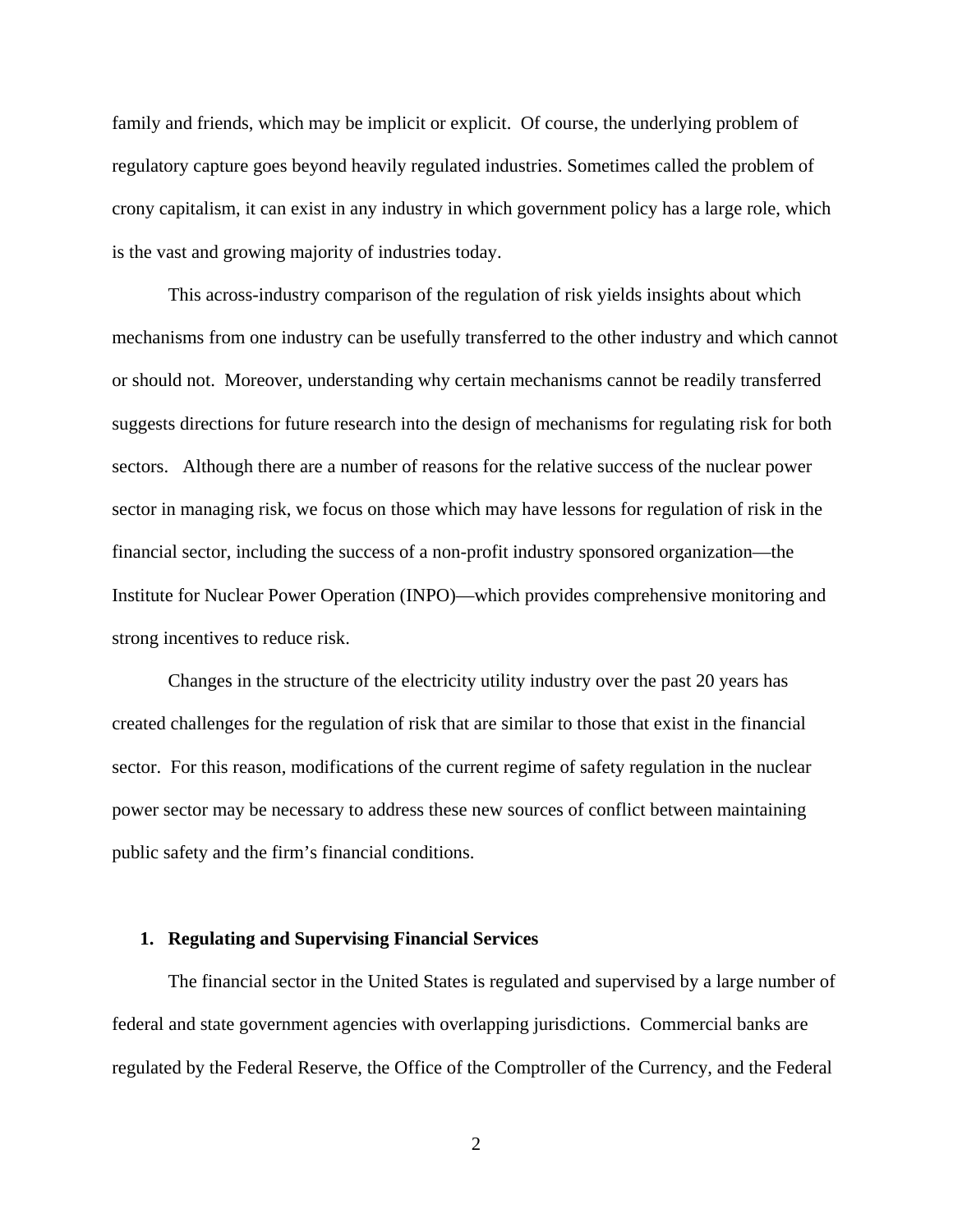Deposit Insurance Corporation, along with state regulatory agencies. Securities firms and markets are regulated by the Securities and Exchange Commission and the Commodity Futures Trading Commission. Insurance companies are regulated at state level. The government sponsored enterprises Fannie Mae and Freddie Mac are regulated by the Federal Housing Finance Agency (FHFA), which combined the previous Office of Federal Housing Enterprise Oversight (OHFEO) with the Federal Housing Finance Board.

The Dodd-Frank Wall Street Reform and Consumer Protection Act of 2010 expanded the Federal Reserve's responsibility beyond bank holding companies to all systemically important financial institutions. It also created a new Bureau of Consumer Financial Protection financed by the Federal Reserve and a Financial Stability Oversight Council to coordinate across the federal government regulatory agencies with the help of a new Office of Financial Research. The Dodd-Frank financial reform bill also created an "orderly liquidation authority" in which large (too big to fail) financial firms could be resolved by the Federal Deposit Insurance Corporation rather than go through bankruptcy proceedings. There is disagreement about whether Dodd-Frank bill increases or decreases the chance of government bailouts of such firms. An alternative, or supplement, to the "orderly liquidation authority" would be to create a special bankruptcy process for financial firms called Chapter  $14<sup>1</sup>$ 

Rulemaking is an important part of financial market supervision and regulation. For example, the Dodd-Frank Bill alone requires 235 different rulemakings in which broad requirements in the legislation are translated into specific regulations. Most of the regulatory agencies listed above are involved in the rulemaking process.

<sup>&</sup>lt;sup>1</sup> See *Ending Government Bailouts As We Know Them*, Kenneth Scott, George Shultz and John B. Taylor (Eds.), Hoover Press, 2010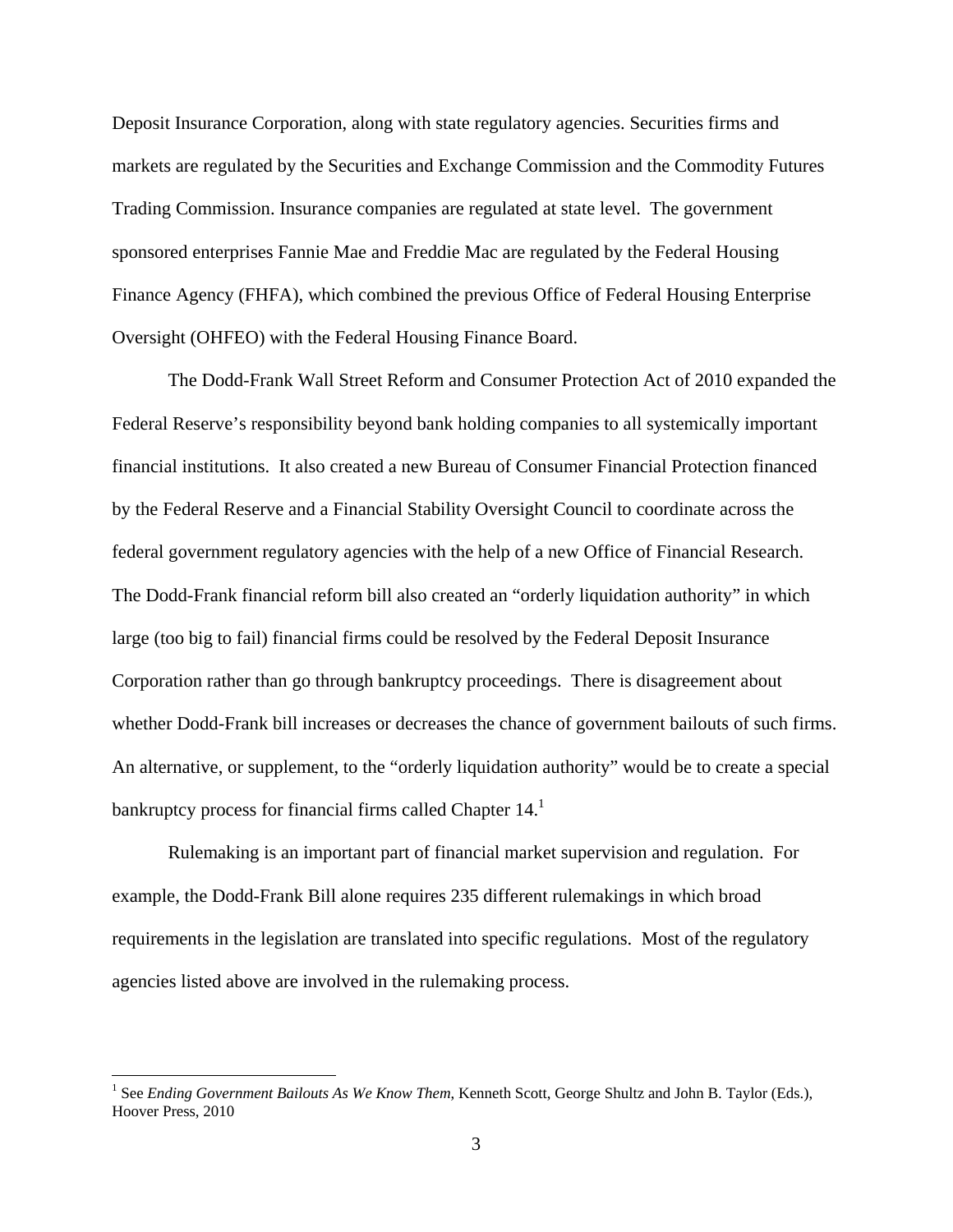Rulemaking proceeds in accordance with the Administrative Procedure Act, in which agencies draft rules which are then put out for public comment and revised. The final rule is then published in the Federal Register. The financial industry, including trade groups like the Securities Industry and Financial Markets Association (SIFMA). is of course deeply involved in rule making. While it is essential to draw on their expertise, this raises another route for lobbing for special treatment.

Global financial firms are also regulated by government agencies in other countries. Some international coordination is provided by groups like the Financial Stability Board which has recently designated 29 large banking firms as "systemically important" including 12 headquartered in the United States, 13 in Europe, and 4 in Asia. The designated firms are Bank of America, Bank of New York Mellon, Citigroup, Goldman Sachs, J.P. Morgan, Morgan Stanley, State Street, Wells Fargo, Royal Bank of Scotland, Lloyds Banking Group, Barclays, HSBC, Credit Agricole, BNP Paribas, Banque Populaire, Societe Generale, Deutsche Bank, Commerzbank, Unicredit, UBS, Credit Suisse, Dexia, ING, Banco Santander, Nordea, Mitsubishi UFJ, Mizuho, Sumitomo Mitsui, and Bank of China.

#### **1.1 Excessive Risk Taking and the Financial Crisis**

The financial crisis and panic of 2008 revealed serious deficiencies in the regulatory and supervision process. Although there is disagreement about whether the scope of regulation was too narrow, there is little disagreement that the rules and regulations already in place were not adequately enforced by the regulators and supervisors in a number of important cases.

The most documented cases are Fannie Mae and Freddie Mac, the two giant private, government-sponsored enterprises that support the U.S. housing market by buying mortgages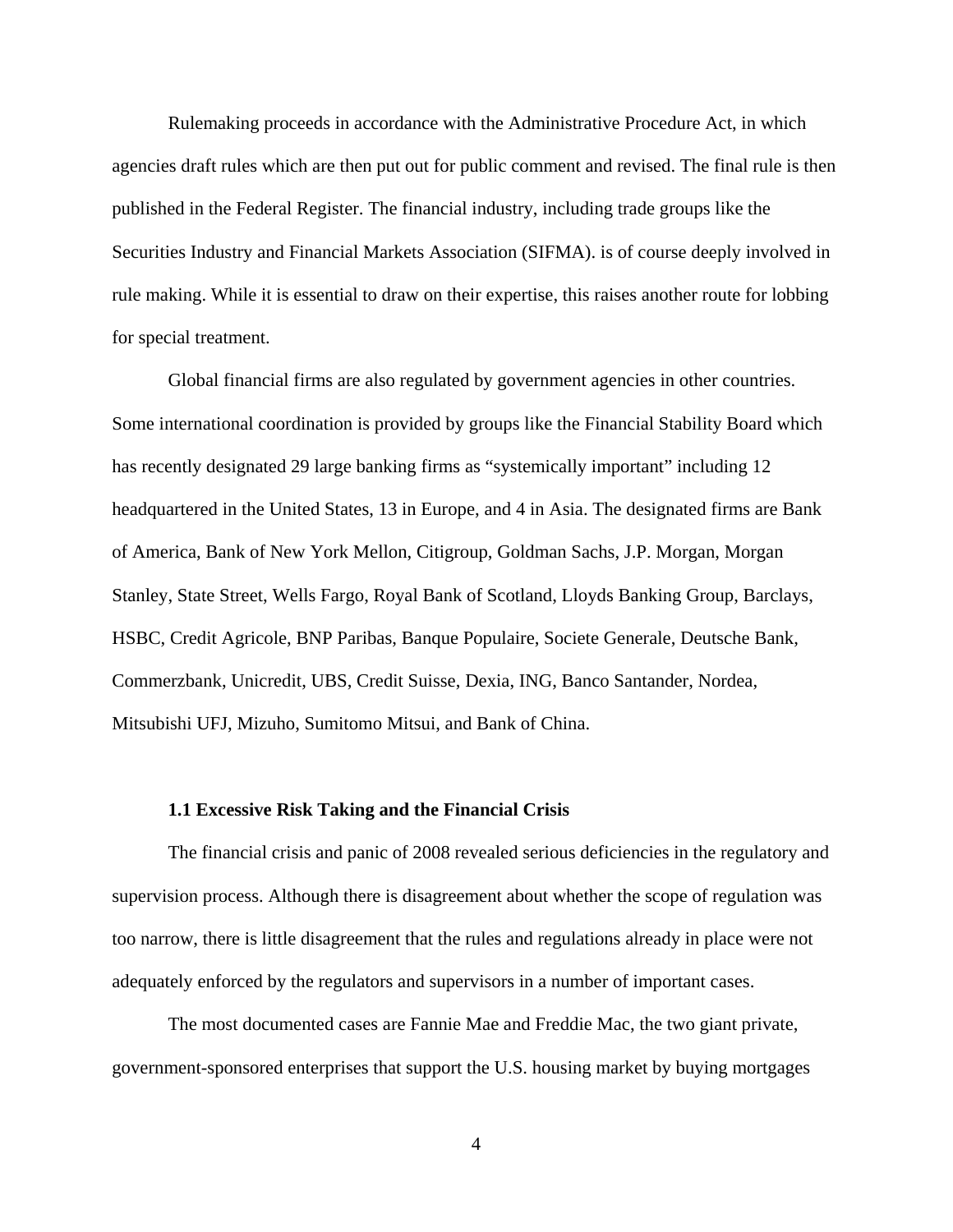and packaging them into marketable securities which they then guarantee and sell to investors or add to their own portfolios. Both organizations have been regulated by government agencies with the purpose of preventing excessive risk taking by the institutions.

However, by any reasonable measure both agencies undertook excessive risk starting in the late 1990s by guaranteeing home mortgages which had a high probability of default. For this reason they share a significant blame for the financial crisis and the global recession. By encouraging people to take on such loans they accentuated the housing boom which led to the financial bust. Obviously their regulators failed in their most fundamental responsibility and the result was catastrophic.

But Fannie Mae and Freddie Mae were not the only regulated financial institutions that took on excessive risk. Large financial firms from Citibank to AIG to Bank of America to Bear Stearns to Lehman Brothers—all regulated by government agencies with the stated purpose to prevent excessive risk—were heavily invested in risky securities based on questionable home mortgages or other debt. The regulatory system apparently failed as well.

# **1.2 Regulatory Capture: The Case of Fannie Mae**

What role did regulatory capture have in causing this failure? In the case of Fannie Mae and Freddie Mac the evidence of regulatory capture is substantial. Gretchen Morgenson and Joshua Rosner<sup>2</sup> document a massive support system between well-connected individuals in these organizations and government officials which encouraged excessive risk taking. By providing favorable regulatory treatment and protection from competition the government enabled Fannie

<sup>2</sup> Morgenson, Gretchen and Joshua Rosner, *Reckless Endangerment*, Times Books, New York, 2011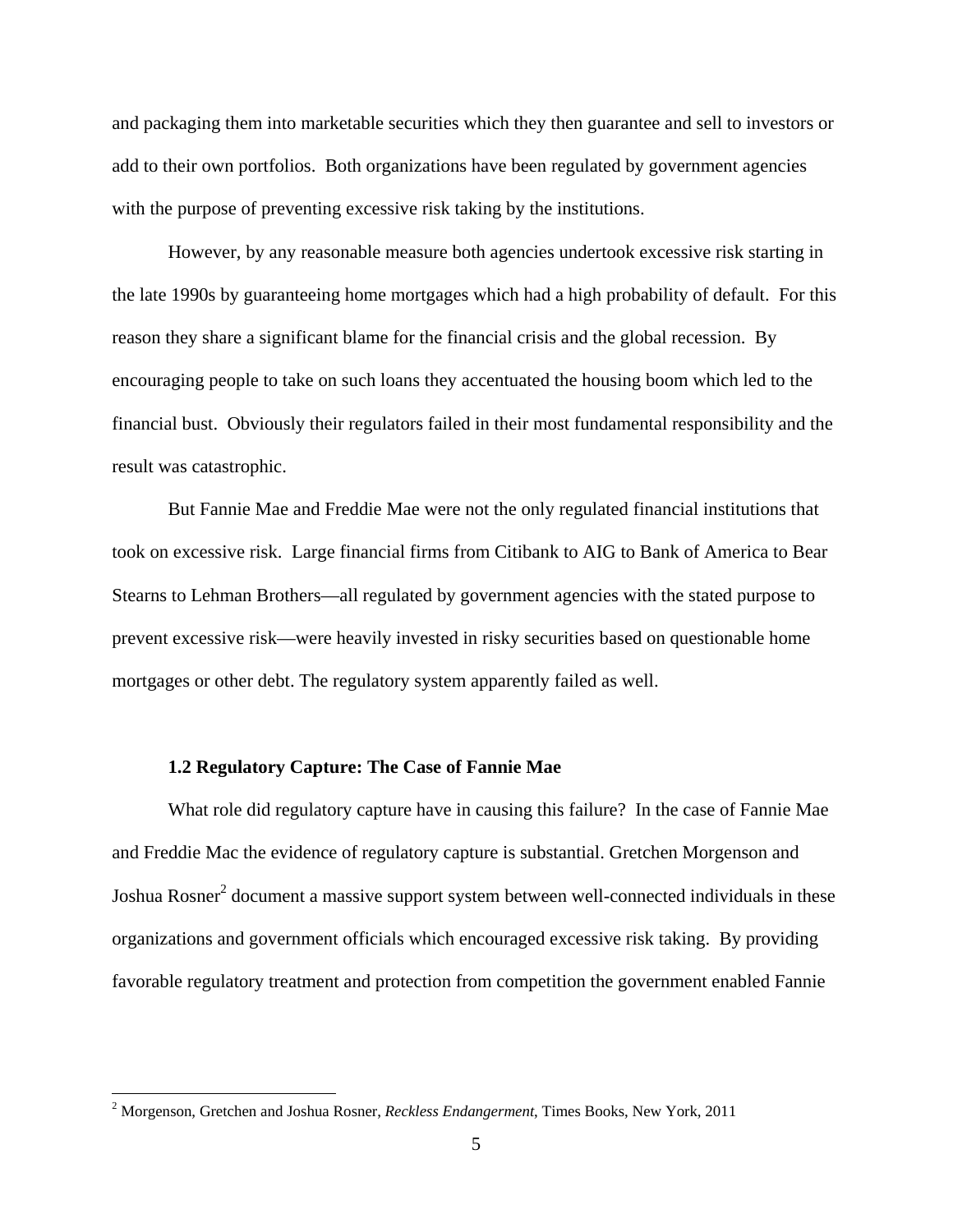Mae to bring in \$2 billion in excess profits, according to a 1996 study by the Congressional Budget Office.<sup>3</sup>

Morgenson and Rosner provide considerable information about how the regulatory capture took place. Fannie Mae officials got jobs for friends and relatives of elected officials. They set up partnership offices around the country which provided more such jobs. They financed publications in which writers argued that Fannie's role in promoting homeownership justified federal support. They commissioned work by famous economists, which argued that Fannie was not a serious risk to taxpayers. In this way they countered critics who argued that both Fannie and Freddie posed significant risks.

They made campaign contributions and charitable donations to co-opt groups like ACORN, which had been asking for tighter regulations. They persuaded executive branch officials to ask their staffs to rewrite reports critical of Fannie. The mortgage firm Countrywide partnered with Fannie in originating many of the mortgages Fannie packaged (26 percent in 2004) and gave "sweetheart" loans to politicians with power to affect Fannie.

Fannie's lobbying efforts were resisted by some government officials. CBO Director June O'Neill, for example, refused to stop the release of the 1995 CBO study showing that federal support increased Fannie's profits by \$2 billion. John W. Snow, the Treasury Secretary proposed in 2003 the creation of a new federal agency to regulate and supervise Fannie.

While this problem was most severe in the case of Fannie Mae and Freddie Mac, the same problem also apparently existed between some of the large Wall Street financial firms and their regulators at the Federal Reserve Bank of New York. It is very hard to imagine that heavily regulated banks could have engaged in such extreme risk-taking without at least the implicit support of regulators, and when Citigroup built up its hidden off-balance sheet risks in 2006, the

<u>.</u>

<sup>&</sup>lt;sup>3</sup> Congressional Budget Office (1996), "Assessing the Costs and Benefits of Fannie Mae and Freddie Mac," May.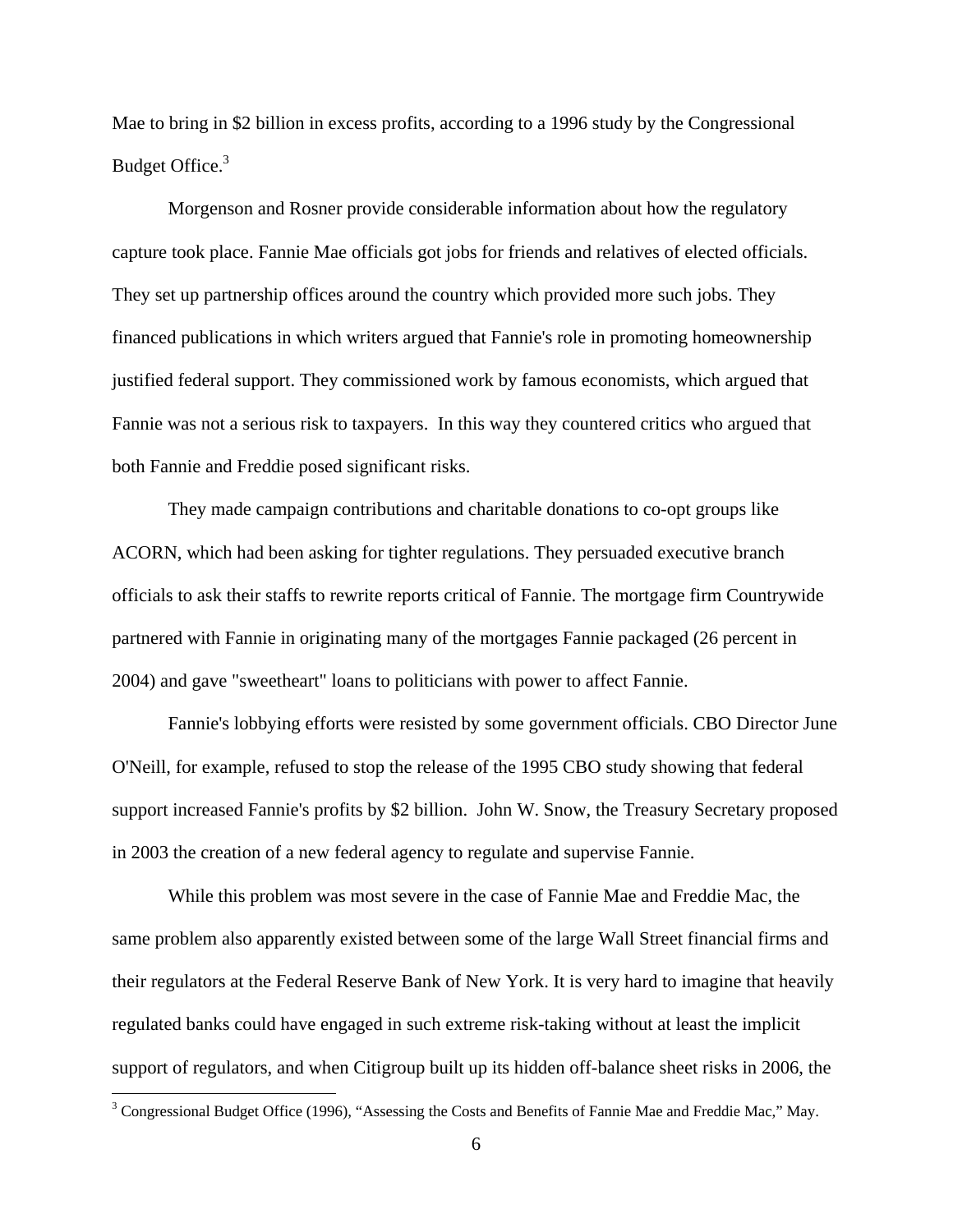New York Fed did not object, though it had the power to do so. However, the same type of hard evidence that Morgenson and Rosner found in the case of Fannie Mae and Freddie Mac has yet to surface in the case of the other firms.

Firms in other industries undoubtedly take actions to increase their influence and receive favorable regulatory treatment, but what is different in the case of Fannie Mae, Freddie Mac, and the other financial firms is that the government responded with such lax regulatory oversight and favorable treatment that the entire economy suffered severely.

Regulatory failure in the nuclear sector has economy-wide impacts similar to the financial sector, particularly for the regions near a nuclear disaster. However, as we discuss below, a single safety disaster in one firm threatens the financial viability of all firms in the nuclear sector. This provides incentives for firms to take actions to discourage excessive risktaking at other firms in the nuclear sector, an incentive which has apparently been absent in the financial sector. In addition, the potential profitability upside to excessive risk-taking in the nuclear power sector is limited because the revenues received by plant owners are regulated by government agencies.

# **2. Regulating Nuclear Power**

Nuclear power in the United States is subject to federal regulatory oversight for safety and output price by two separate government agencies, the Nuclear Regulatory Commission (NRC) and the Federal Energy Regulatory Commission (FERC). The safety oversight function of the NRC—which has an overall annual budget of \$1 billion and employees about 4,000 people—includes nuclear power plant commissioning licensing for the use of radioactive material and waste repositories, and monitoring of operations. Both the NRC and FERC employ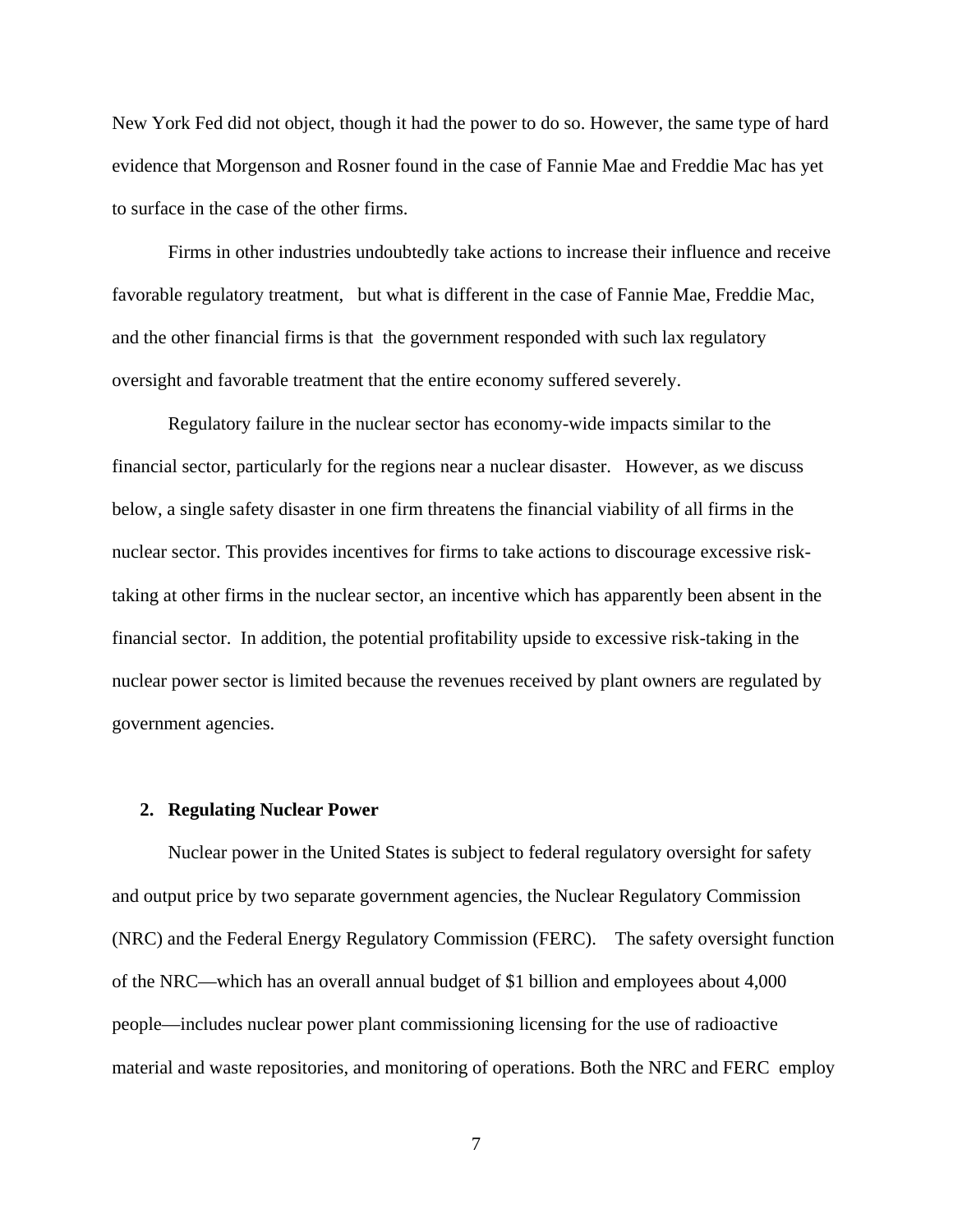administrative procedures established under the Administrative Procedure Act (APA) of 1946 for regulatory decision-making. The power of these Independent Regulatory Agencies (IRAs) was established through enabling legislation that allows them significant scope for the interpretation of legislative intent in carrying out their regulatory mission.

The framework set out by the APA establishes a quasi-legal process managed by an Administrative Law Judge (ALJ) to conduct public hearings and make decisions with respect to power plant commissioning for the case of the NRC and output pricing for the case of the FERC. Interested parties with standing on an issue are allowed to submit evidence to the public proceeding and can cross-examine witnesses offered by other parties. The ALJ's decision following the conclusion of the evidentiary hearings, along with all of the accompanying evidence and testimony presented, are forwarded to the members of the regulatory commission and the commission is free to adopt the ALJ's decision or write its own. However, any decision the regulatory commission reaches must follow from the evidence presented in the ALJ process only, so that it is most common for the ALJ's decision to be adopted with only minor modifications.

In making its final decision on an issue, the commission is not allowed to rely on other information, such as private communication with one of the parties, in formulating its decisions. In fact, private contact between commission members and parties on a pending issue before the commission, what is typically called *ex parte communication*, is prohibited. Violation of this rule is grounds for legal review the commission's decision. The other basis for legal review of a commission decision is a failure to make the decision in a manner that is consistent with intent of the enabling legislation. Because of the technical nature of many of the decisions that come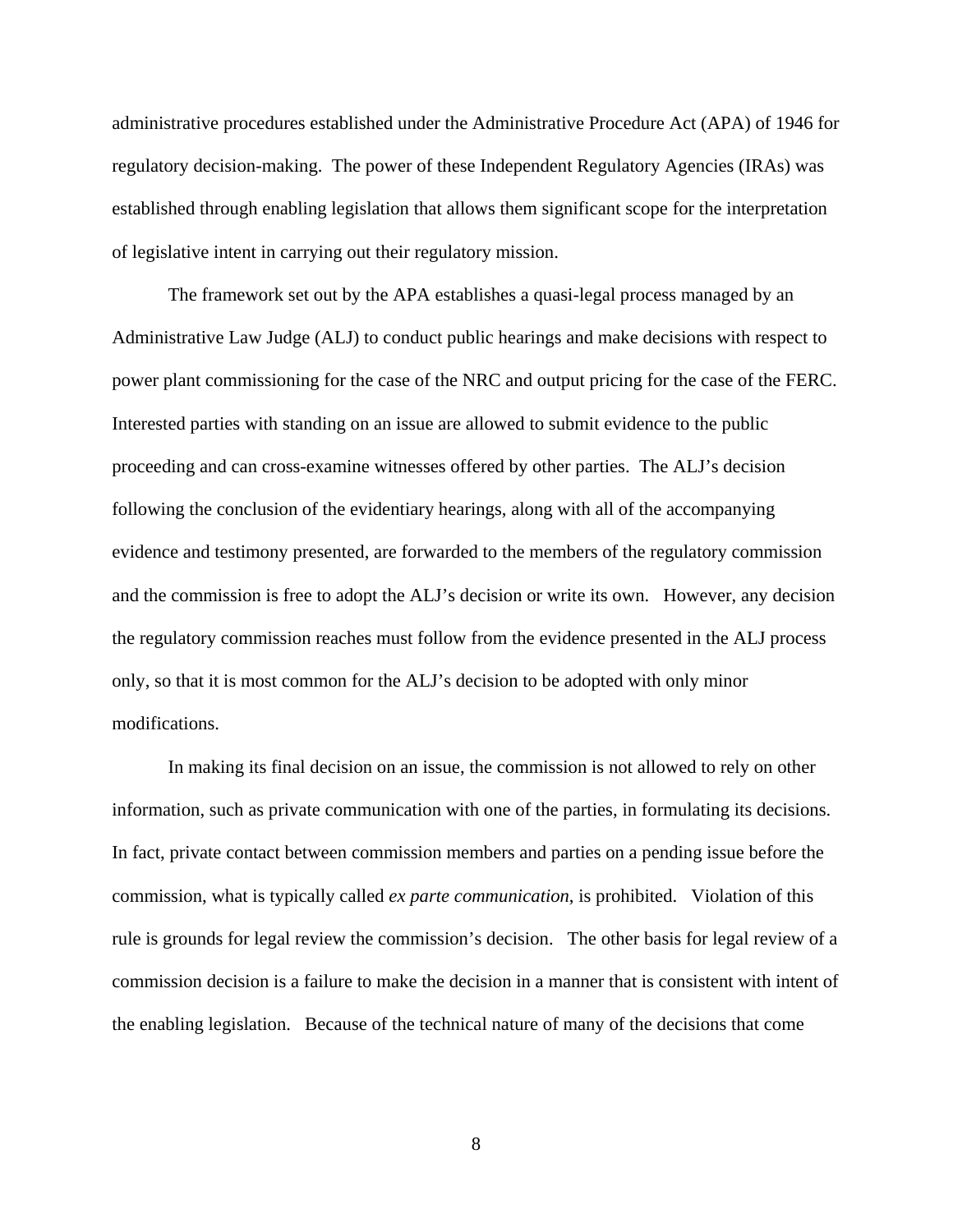before these two commissions, the courts give significant deference to them in interpreting the intent of the law.

## **2.1. Potential for Regulatory Capture in Nuclear Power Sector**

In many ways, the APA process is designed to limit the scope for regulatory capture. All information relevant to the decision made on a nuclear power plant licensing decision (by the NRC) or a pricing decision (by the FERC), must be presented in a public hearing and be subject to cross-examination. Any decision ultimately made by the regulatory commission is also subject to judicial review for consistency with the intent of the underlying legislation and consistency with due process, i.e., the decision follows directly from the evidence presented.

However, there are a number of details of the regulatory processes at these two commissions that may allow scope for regulatory capture. First, the ALJ process can be extremely costly and time consuming, relative to a more informal process. The somewhat openended nature of the evidentiary process can allow a participant with deep pockets, such as a nuclear power plant owner, to impose significant costs on other participants in the regulatory proceedings. Therefore, well-financed participants may be able to exert a greater influence on the outcome of the regulatory process.

A number of regulatory agencies have attempted to address this issue by allowing certain classes of interested parties to recover their costs of participation. For example, environmental groups participating in a nuclear power plant licensing process may be able to file with the commission to recover the costs of their participation from the owner of the actual or proposed power plant.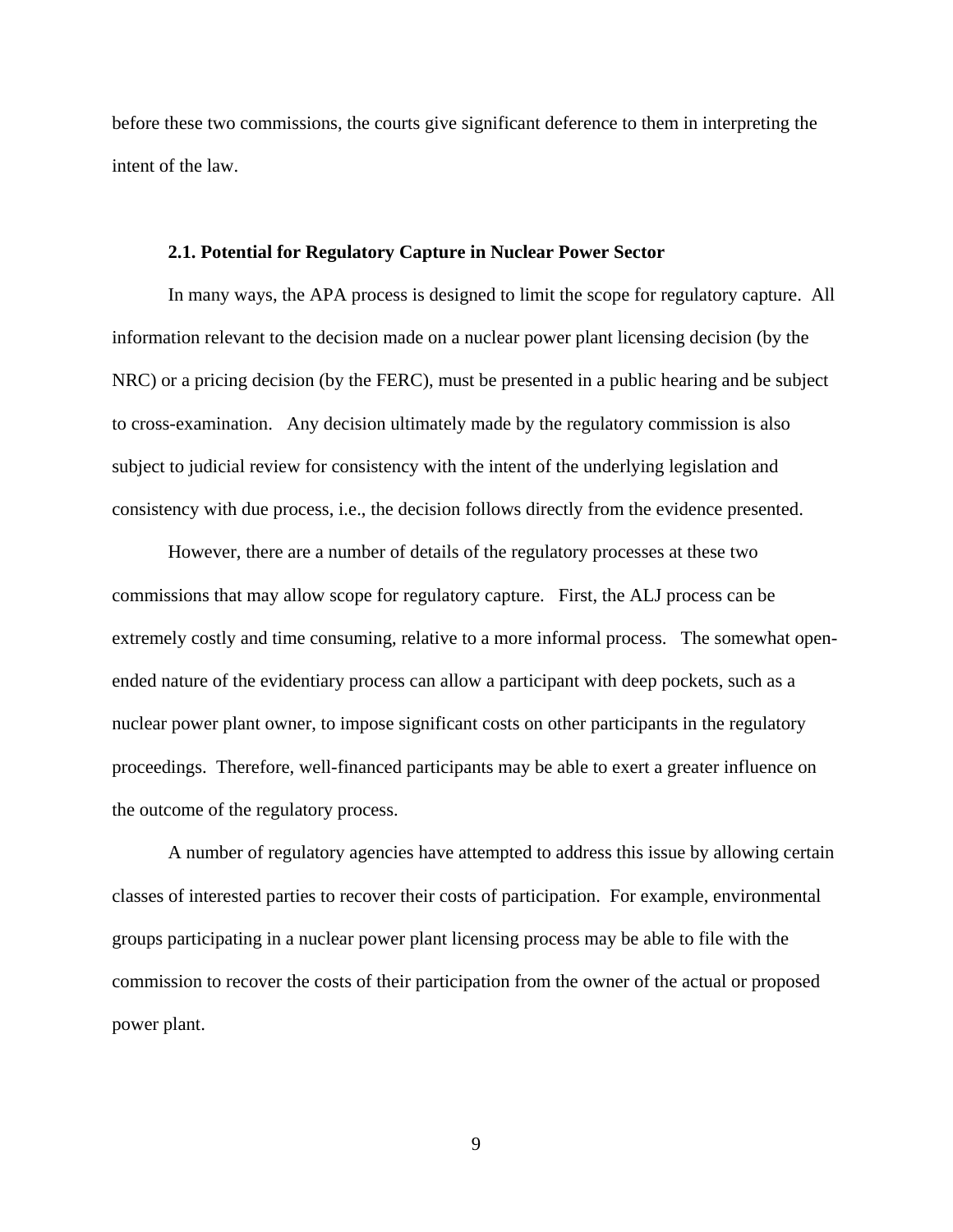A second issue concerns the selection and monitoring administration law judges. Few of the regulatory agencies collect and disclose systematic information on the decisions of their administrative law judges. These judges are also employees of the agencies and may therefore have career concerns both in and outside the agency that can impact their decisions. Although there is a rigorous and relatively independent process for selecting lawyers to become ALJs that is designed to reduce the opportunities for regulatory capture, for a variety of reasons, most agencies typically do not use this process for selecting ALJs. A procedure called, "selective certification" allows a regulatory agency to bypass this formal process and choose its own candidate from the set of candidates for an ALJ position that the independent process has determined to be "qualified." The upside of the "selective certification" approach is that the regulatory agency can appoint someone with the necessary technical expertise for that specific regulatory agency to serve as an ALJ. The downside is that the "selective certification" process opens up the opportunities for regulatory capture.

A crucial issue that limits the scope for regulatory capture is the recognition following the Three Mile Island (TMI) accident in 1979 that the current and future financial viability of entire nuclear power industry depends on there being no nuclear accidents. As Detroit Edison CEO Walter J. McCarthy, Jr. stated in a speech to other nuclear utility CEOs at the time, "Each licensee is a hostage of every other licensee," and "that we truly are all in this together."<sup>4</sup> This perspective led to the industry to form INPO as an industry-run regulatory bureaucracy to ensure the safe and reliable operation of nuclear facilities in the United States. As we discuss below, INPO has been a major factor in achieving the significant safety and reliability improvements of the nuclear power sector since TMI.

<sup>&</sup>lt;sup>4</sup> Rees, Joseph V. (1994) Hostages of Each Other: The Transformation of Nuclear Safety since Three Mile Island, The University of Chicago Press, p. 2.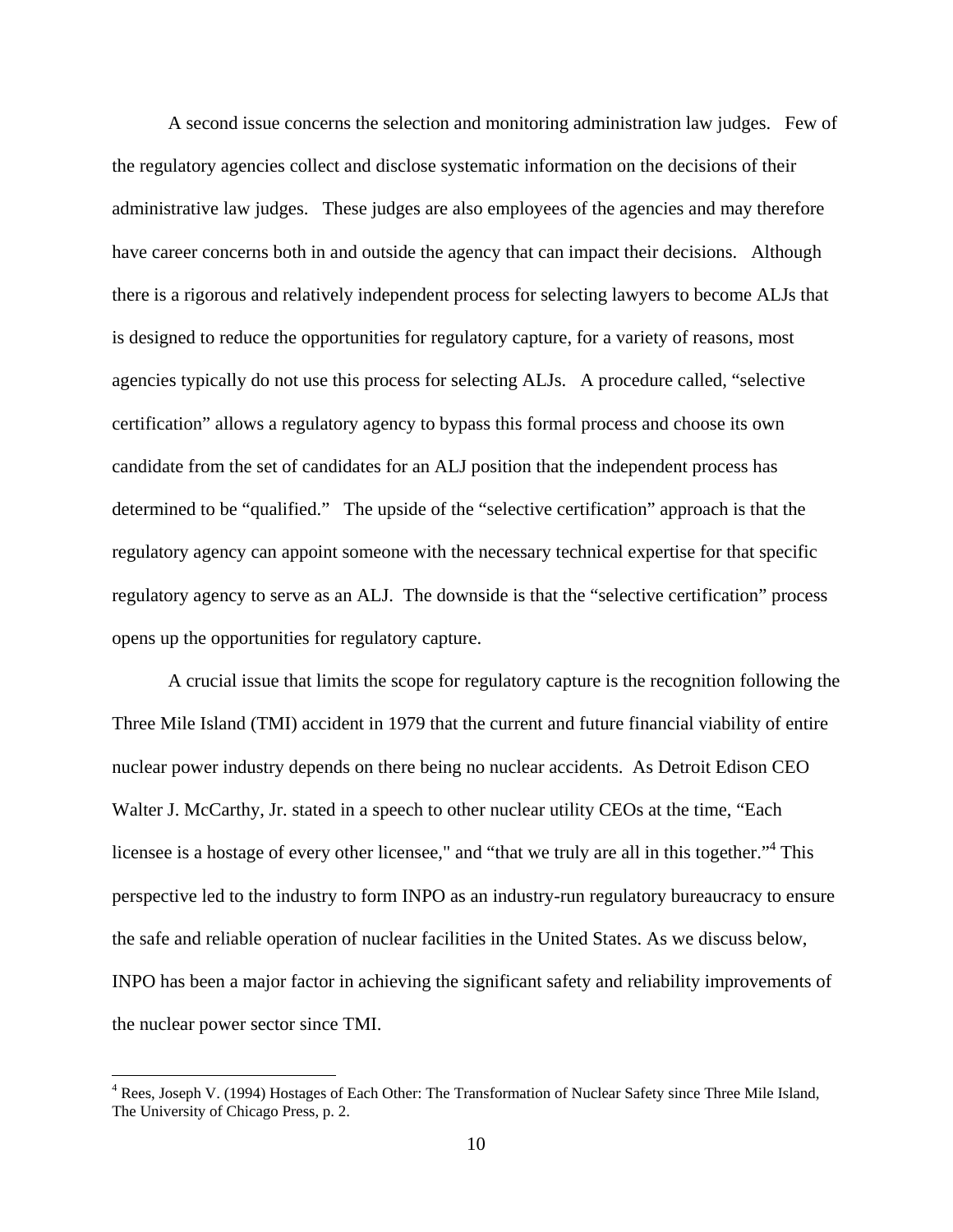Because there are ready alternatives for producing electricity besides nuclear power, the entire nuclear industry faces the risk that all nuclear power plants will be shut down and no further power plants built if there is an accident. The recent discussions in Japan and many other countries about the future of nuclear power and the decision of several European countries to abandon nuclear power in response to the Fukushima disaster justify Walter J. McCarthy's statements. In this sense, the nuclear power sector may have a built-in incentive for strong selfregulation of catastrophic risk which does not currently exist in the financial sector. While there has been a political backlash to the recent actions of Wall Street financial firms and their regulators, the view that the financial sector is essential to the economy limits the adverse effects on the entire industry.

#### **3. Performance of United States Nuclear Power Sector**

The performance of the United States nuclear power industry has been increasingly impressive on both safety and economic grounds since the 1970s. The annual capacity factor of a generation unit is a useful summary measure of the operating efficiency of a nuclear power plant because the low variable cost of operating nuclear facilities implies that, except in extremely rare circumstances, if a generation unit is available to operate, it will operate. The annual capacity factor of a generation unit is defined as the total amount of output produced by the generation unit annually divided by the nameplate capacity of the generation unit times the total number of hours in the year. For example, if a 50 mega-watt (MW) generation unit produced 328,500 MW-hours (MWh) annually, it would have an annual capacity factor of  $0.75 =$ 328,500 MWh/(50 MW x 8760 hours).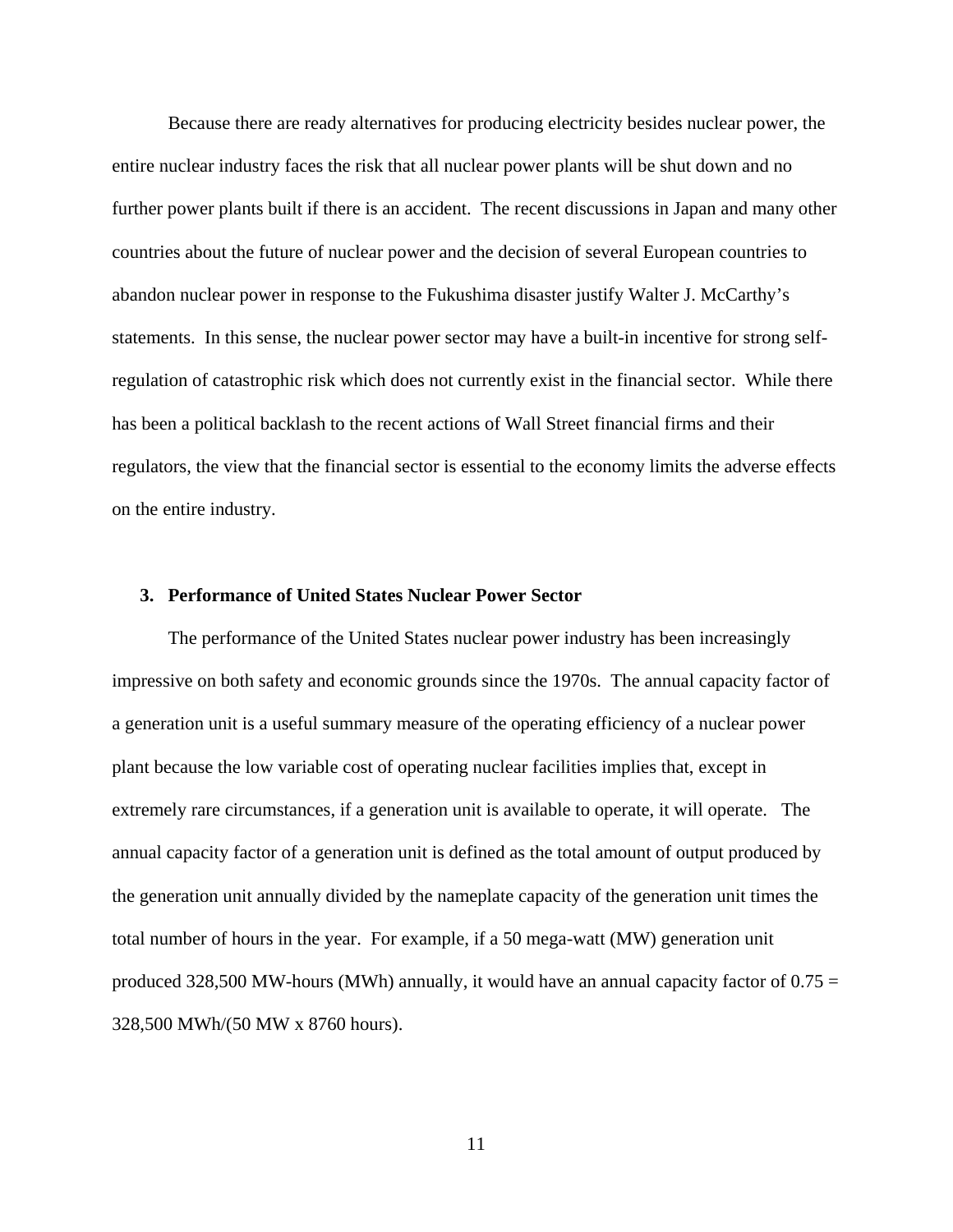Note that for other power plants, a capacity factor may not be the most useful measure of its operating efficiency. For example, a natural gas-fired power plant may be too expensive to operate during certain hours of the year simply because demand is not sufficiently high to require the unit to operate. Consequently, a lower capacity factor for a natural gas-fired unit does not imply it is unable to operate in fewer hours of the year than a nuclear generation unit.

The fleet-level average capacity factor is a summary measure of the operating efficiency of the United States nuclear power plant fleet. A higher value of this capacity factor implies that more electricity is being produced from the same amount of installed nuclear generation capacity. To compute the fleet-level average annual capacity factor, simply repeat the calculation described above with the numerator equal to the annual output of all nuclear generation units in the United States and denominator equal to the sum of total nuclear generation capacity in the United States times the number of hours in the year.

Figure 1 plots the fleet-level average annual capacity factor for nuclear generation units in the United States from the early 1970s until the present time. The figure starts at less than 50 percent in the early 1970s and steadily rises to almost 91 percent in 2010. It is important to note that although no new nuclear power plants were completed after 1996, total nuclear capacity has increased by a few percentage points per year since then because of capacity additions at existing facilities. Nevertheless, fleet-level capacity factors continued to rise steadily after that date. A number of explanations have been offered for this tremendous improvement in operating efficiency in the past thirty years.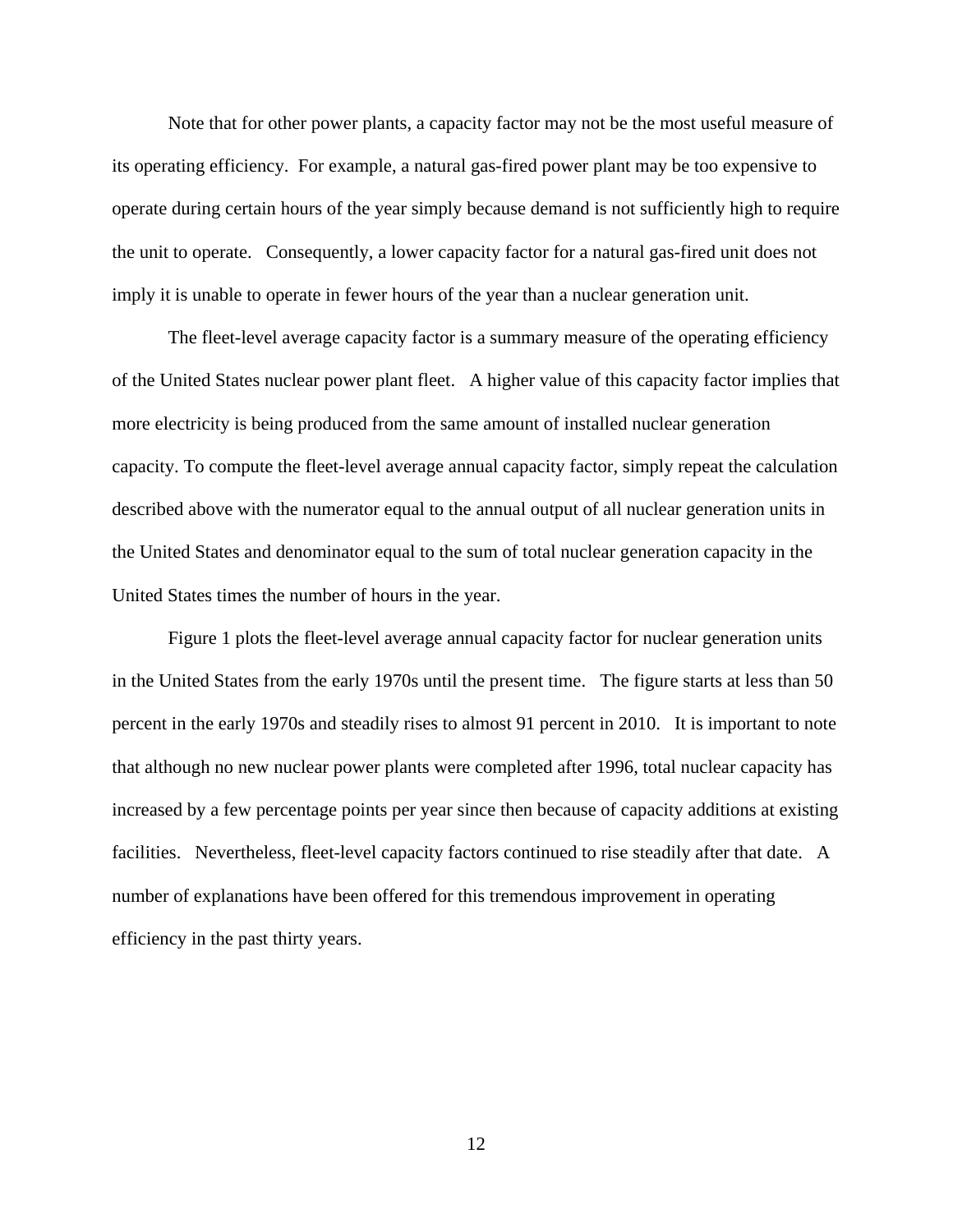



On the nuclear safety side, there have been no major nuclear power plant incidents in the United States since the Three Mile Island (TMI) event in 1978. The hazard of an unplanned outage, the instantaneous conditional probability of outage given that the plant has not had an unplanned outage up to that point in time, has declined since  $TML<sup>5</sup>$  This result implies a lower rate of unplanned outage events per plant-year during the post-TMI time period. The reduction in the risk of an unplanned outage in the post TMI period is largest for plants with the highest risk of an unplanned outage during the pre-TMI time period.<sup>6</sup> In addition, although there has been a continuous the reduction the hazard of an unplanned outage at all nuclear power plants

<sup>&</sup>lt;sup>5</sup> David, P.A., Maude-Griffin, R. and Rothwell, G. (1996) "Learning by Accident? Reductions in the Risk of Unplanned Outages in U.S. Nuclear Plants After Three Mile Island," *Journal of Risk and Uncertainly,* 13, 175-198 estimate proportional hazards model for the length of spells of operating hours for all U.S. nuclear power plants and find the hazard rate for an unplanned outage fell significantly after TMI.  $<sup>6</sup>$  Ibid, p. 193.</sup>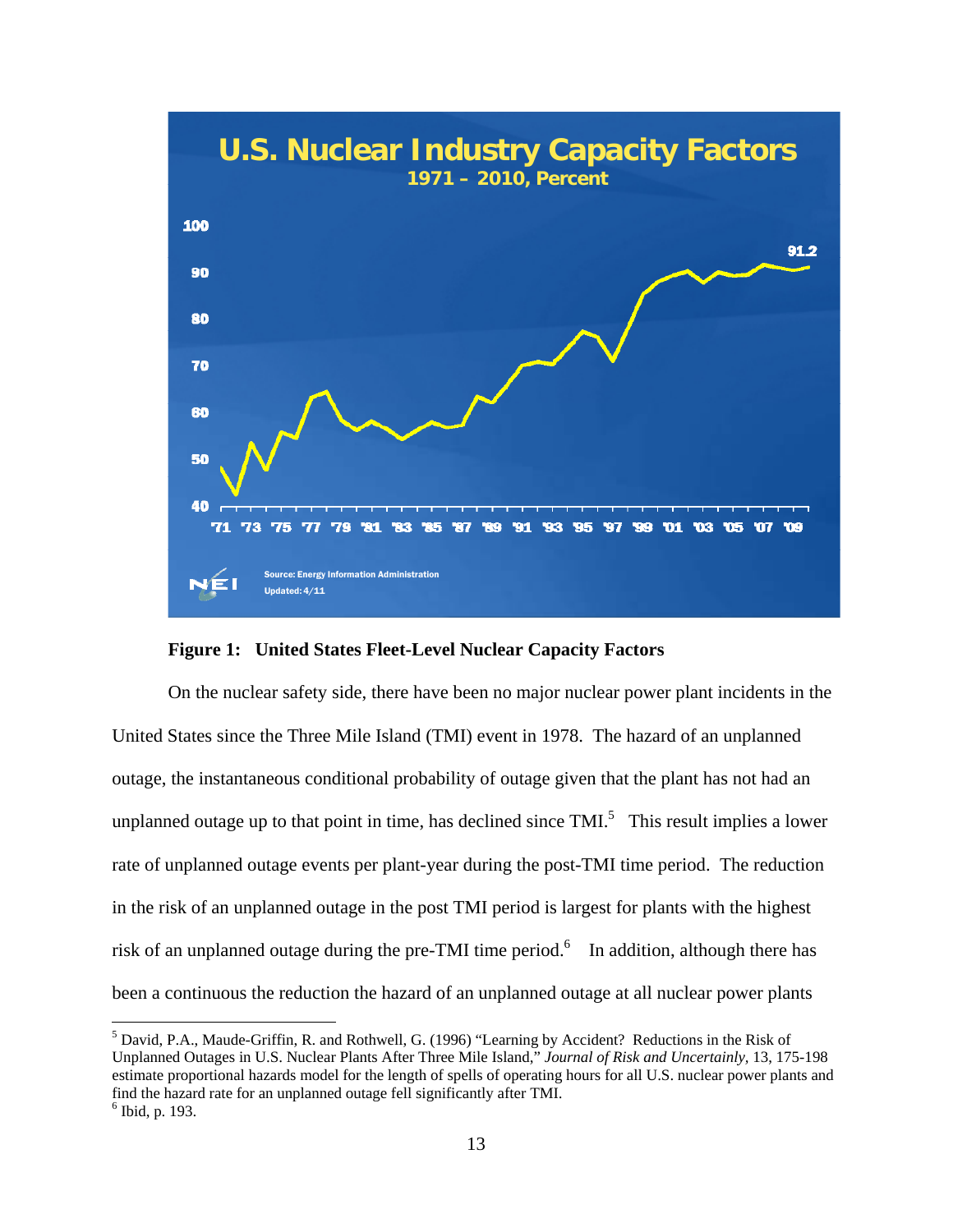since the time each plant began operating, the rate at which the unplanned outage hazard rate declined, accelerated during the post-TMI period.<sup>7</sup>

A broad measure of overall plant safety and performance compiled by INPO for the entire U.S. nuclear power plant fleet has steadily improved over the post-TMI time period.<sup>8</sup> This index is based on measures of power plant performance such as the generation unit capacity factor and safety measures such as the forced loss rate (the percentage of energy generation during non-outage periods that a plant is not capable of supplying because of unplanned energy losses) and scrams (automatic shutdowns) per 7,000 hours of operation. Over the 10-year period, 1995 to 2004, these average performance index measures almost doubled from their values at the start of the time period.<sup>9</sup>

#### **3.1 Explaining Nuclear Reliability and Safety Improvements**

There are a number of factors driving these increases in reliability and safety. The first is the increasing standardization of operating procedures in the nuclear industry driven primarily by the formation of INPO and the changes in regulatory oversight at NRC in the aftermath of the TMI. This standardization was facilitated by the Electric Power Research Institute (EPRI) which had been earlier set up voluntarily by the utilities to sponsor research, including research on ways to improve safety; with all U.S. nuclear utilities participating, EPRI worked with engineers from the utilities to develop standardized safety guidelines and do research on inspection technologies to detect potential failures and identify aging deterioration. A second is the consolidation of plant ownership in the nuclear power industry, with a smaller number of

 $<sup>7</sup>$  Ibid, p. 193.</sup>

<sup>&</sup>lt;sup>8</sup> Kadak, A.C. and Matsuo, T. (2007) "The Nuclear Industry's Transition to Risk-Informed Regulation and Operation in the United States, Reliability Engineering and System Safety, 92, 609-618, compute the average of the INPO performance index for various types of U.S. nuclear power plants for the period 1995 to 2004.  $<sup>9</sup>$  Ibid, p. 613.</sup>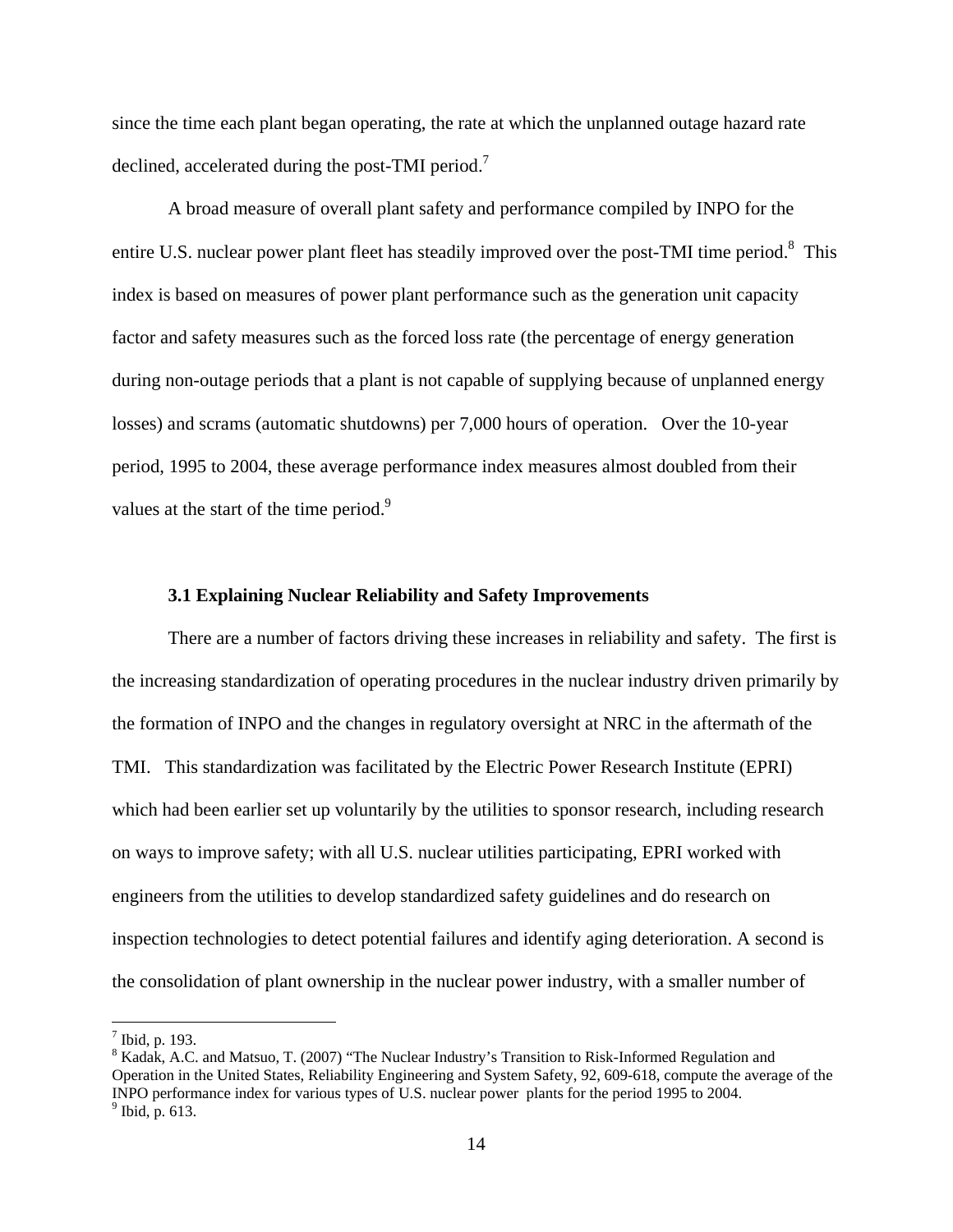firms owning and operating nuclear power plants according to a common set of operating procedures. A third factor is the increasing use of performance-based regulatory schemes that reward the generation unit owner with a higher rate of return for higher capacity factors and punish them with a lower rate-of-return for lower capacity factor. The fourth factor is the introduction of formal wholesale electricity markets where plant owners sell the output they produce at a market-clearing price, rather than under a regulatory process that only allows the plant owner the opportunity to recover all prudently incurred costs associated with constructing and operating the nuclear power plant.

# **3.1.1 Institute for Nuclear Power Operations**

INPO was founded in December of 1979 as a not-for-profit organization by the nuclear power industry in response to the TMI accident. INPO's mission is: "To promote the highest levels of safety and reliability—to promote excellence—in the operation of commercial nuclear power plants."<sup>10</sup> This is accomplished through nuclear power plant evaluations that assess: (1) the knowledge and performance of plant personnel, (2) condition of systems and equipment, (3) quality of programs and procedures, and  $(4)$  effectiveness of plant management. <sup>11</sup> INPO also runs the National Academy of Nuclear Training to provide training for nuclear power professionals and evaluate the quality of individual plant and utility training programs. INPO also provides reviews of significant events in the nuclear power industry and shares the lessons learned and best practices throughout the industry. Finally, INPO provides assistance with specific technical or management issues at the request of an individual plant owner.

<sup>&</sup>lt;sup>10</sup> "Our History" section of INPO web-site (http://www.inpo.info

 $11$  "What We Do" section of INPO web-site, http://www.inpo.info.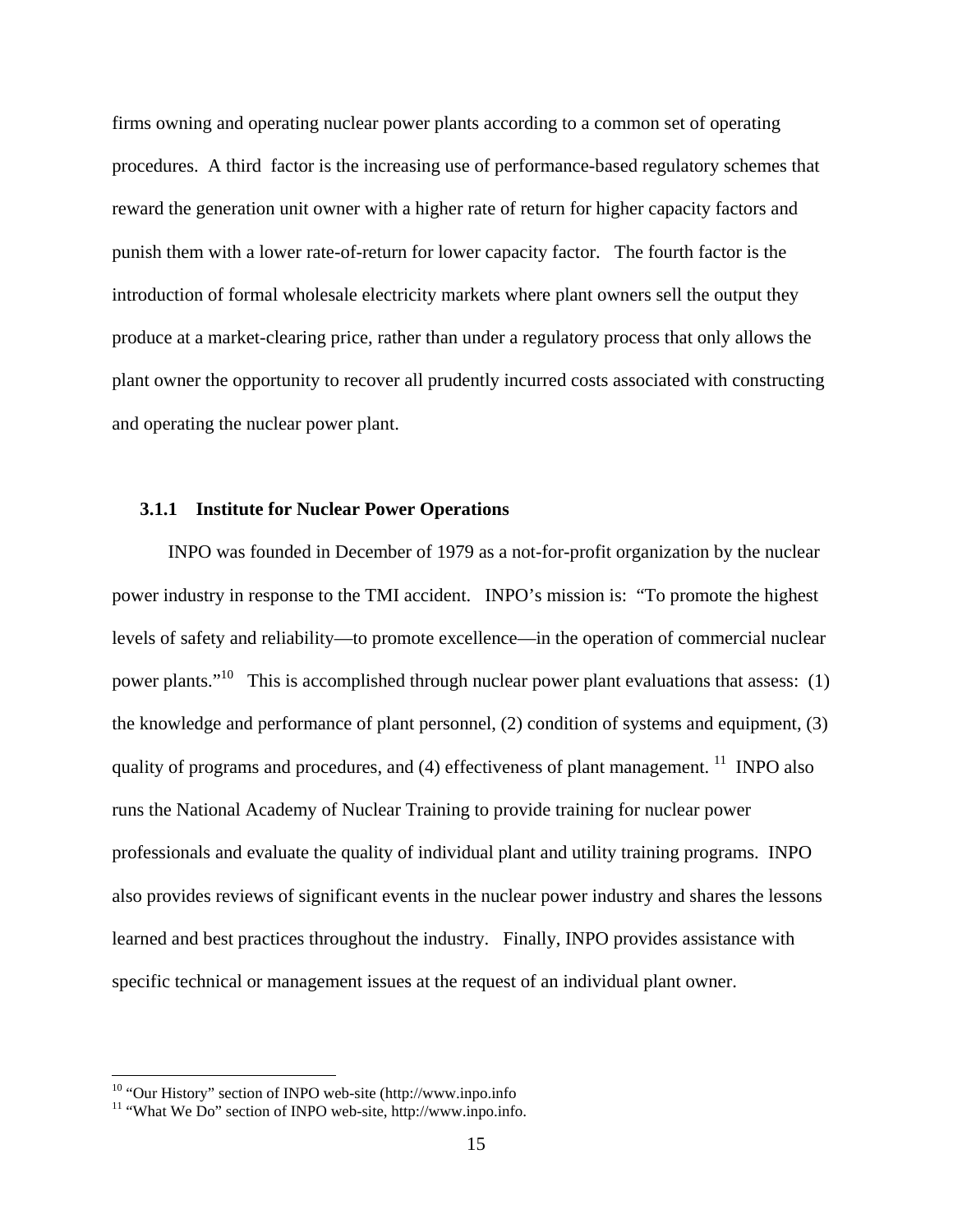James Ellis, the CEO of INPO, attributes five factors to INPO's success as a self-

regulating industry group: (1) CEO engagement, (2) nuclear power safety focus, (3) support from the nuclear industry, (4) accountability and (5) independence. There is general agreement that the CEO engagement is the primary driver of the success of INPO.

From the beginning the INPO's board of directors has been composed of CEO's of companies that own nuclear power plants. INPO provides briefings personally to the CEO of the operating company in the presence of their management on its performance evaluations (also called on-site peer reviews) conducted at their nuclear power plants. INPO also holds annual meetings with all of its members where power plants are graded on their performance and these grades are shared with all of the CEOs in an executive session. A CEO of a nuclear power company provides the following description of the process:

> All the CEOs are gathered in a big room with Zack Pate [INPO's president], and he flashes up the most recent evaluation numbers for each of the utilities by name. That's the only time we learn how our peers are ranked, and it kind of hits you right between the eyeballs. The first slide has all the number ones, the best-rated utilities. Lots of praise from Zack, and all those CEOs kind of puff up and get a big smile on their face. [They also receive a plaque.] Then come the number twos, and those guys also feel pretty good about it. And then come the number threes, and they just kind of sit there passive. Then you get down to the fours and the fives. And after some pretty frank discussion of their problems, those guys are feeling rather uneasy to say the least. I guess you could say it's a sense of pride or ego. All CEOs are pretty egotistical. I mean these are people who have worked their way up to managing a major utility, and our societal cultural aim is to strive to be the best and get to the top of the pyramid. I think that's really the driver here. We all want to be a one, and none of us want to be viewed as a poor performer among our peers. $^{12}$

<sup>&</sup>lt;sup>12</sup> Joseph V. Rees. Hostages of Each Other: The Transformation of Nuclear Safety since Three Mile Island (pp. 104-105).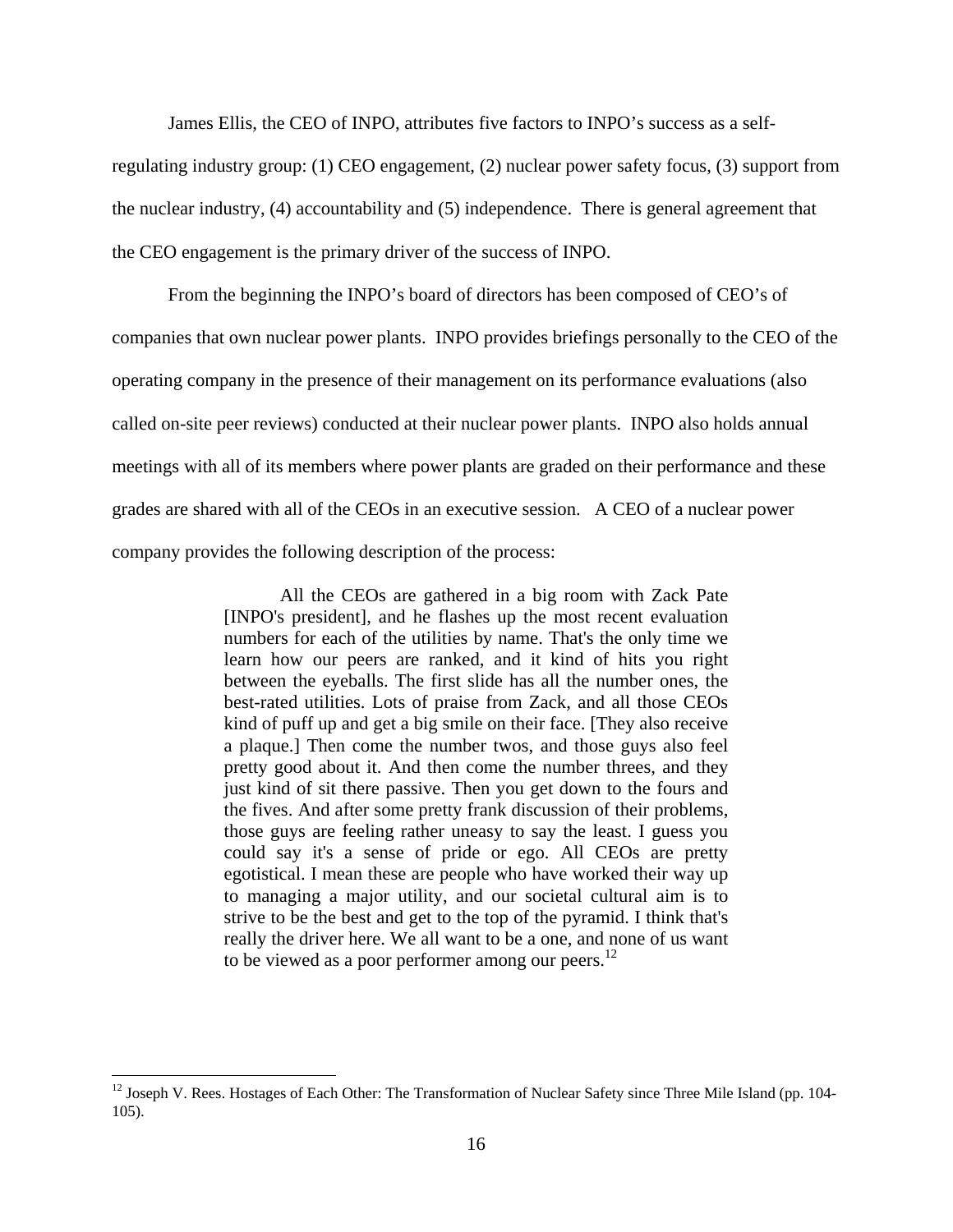This "management by embarrassment" as this CEO referred to it has been very effective at causing the owners of the laggard power plants to improve their performance.

*Nuclear safety focus* means that safety has been the exclusive focus of INPO's activities in spite of calls for in INPO to become involved in other issues that relate to the nuclear power industry. *Support from industry* means that the industry understands and accepts that it must subject its plants to on-site peers reviews. Since 1980, INPO has conducted more than 1,200 such reviews, an average of more than 16 at every nuclear power plant.<sup>13</sup> *Accountability* implies that INPO can be confident that its recommendations are implemented in a timely fashion. Over time, INPO has increased its ability to make nuclear power plant owners accountable in an unconventional manner. Originally, INPO's plant evaluations were distributed industry-wide in an effort to publicly shame poor performance. However, this led to the following unintended outcome described by Joseph Rees:

> After reading dozens of these reports, one can't help noticing their carefully restrained wording and their tactfully diplomatic tone. Nor can one avoid the sense that, for some reason, INPO officials were extremely reluctant to use bluntly candid language in their written assessment of a nuclear plant's performance. They were pulling their punches, and the reason why is not hard to uncover. As an industry organization, INPO was responding to the concerns of its most powerful constituency-the nuclear utility CEOs-who were understandably nervous about the risks associated with such reports. $14$

As a consequence, INPO changed to distributing the evaluation reports only to the plant's owner, including the company CEO. James Ellis, CEO of INPO states that this change "provided more open and candid interactions and discussions of problems or areas for improvement. The

<sup>&</sup>lt;sup>13</sup>Ellis, James, O. "Testimony to National Commission on the BP Deepwater Horizon Oil Spill and Offshore Drilling" August 25, 2010.

<sup>&</sup>lt;sup>14</sup> Joseph V. Rees. Hostages of Each Other: The Transformation of Nuclear Safety since Three Mile Island (p. 94).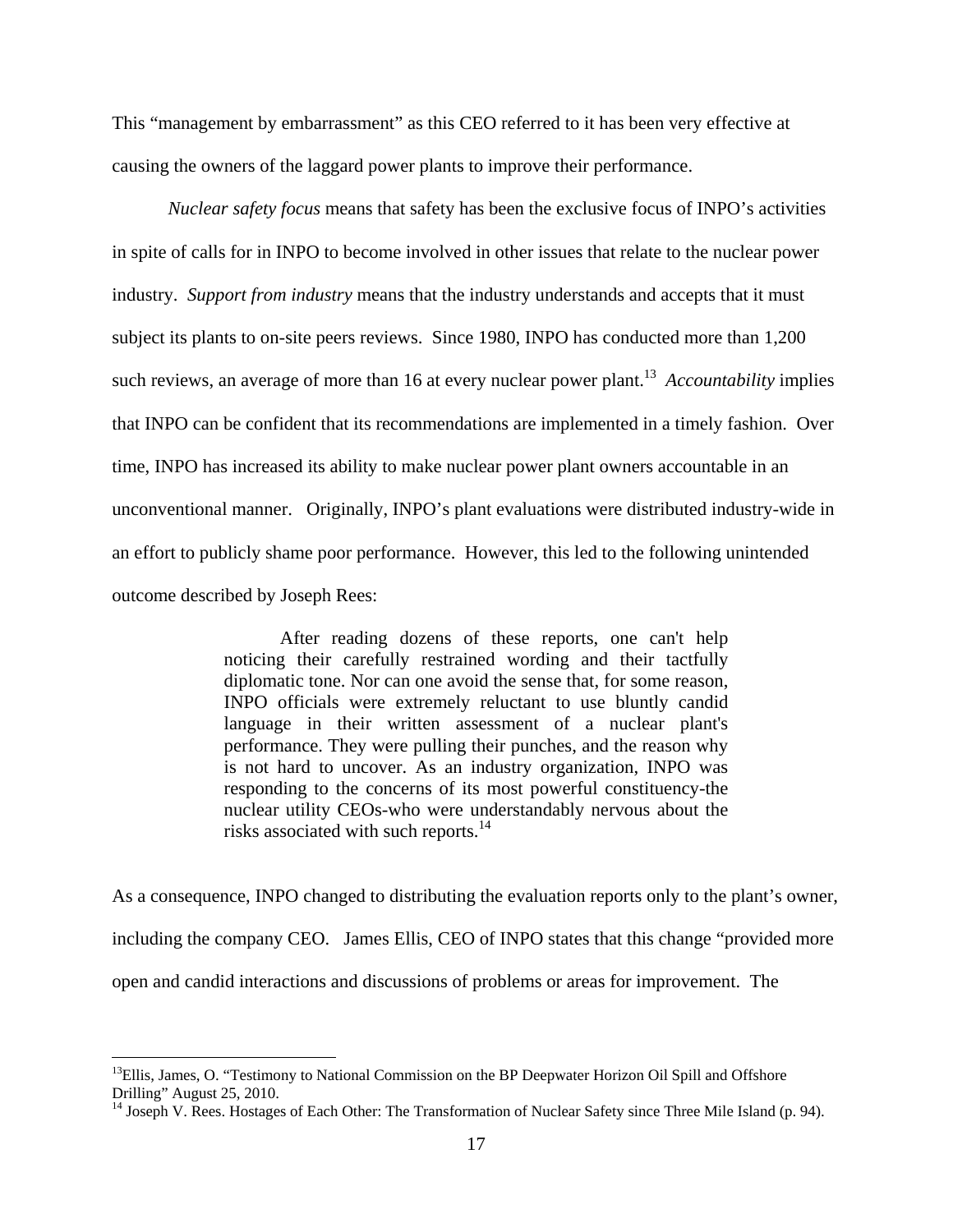confidentiality of reports has proven to be an important aspect of performance improvement and nuclear safety."<sup>15</sup>

INPO also has the ability to impose sanctions on power plants owners, even though it does not have the statutory authority to shut down an operating plant. That power resides with the NRC. However, on several occasions INPO has exerted pressure on power plant owners to shutdown plants, delay starting up a plant or even change the company's management, if a safety issue was not properly addressed. Joseph Rees describes the example of Philadelphia Electric's Peach Bottom plant as an example of INPO's ability enforce its recommendations in the face of significant resistance from the plant owner.<sup>16</sup>

An initial INPO evaluation of the Peach Bottom plant found that the management of was unwilling to take the "appropriate actions to stress and enforce standards of expected performance." INPO also perceived a "lack of corporate support in implementing needed changes." Finally, INPO found that "long-standing company practices" were an impediment to implementing the necessary changes. A follow-up evaluation twelve months later again found serious problems at Peach Bottom. Ongoing interactions between INPO staff and the Peach Bottom operators finally resulted in INPO's president writing a stern letter to Philadelphia Electric's CEO and having a private meeting with the CEO and company executives. A followup evaluation still found a large number of problems at the plant.

This plant owner management versus INPO stalemate was finally resolved when INPO formed an industry panel to respond to the Peach Bottom problem. This panel was harshly critical of Philadelphia Electric's senior management and ultimately led to its board of directors causing the "early retirement" of the top managers at the company. The new management at

<sup>&</sup>lt;sup>15</sup> Ellis, James, O. "Testimony to National Commission on the BP Deepwater Horizon Oil Spill and Offshore Drilling" August 25, 2010.

 $16$  Joseph V. Rees. Hostages of Each Other: The Transformation of Nuclear Safety since Three Mile Island (p. 110).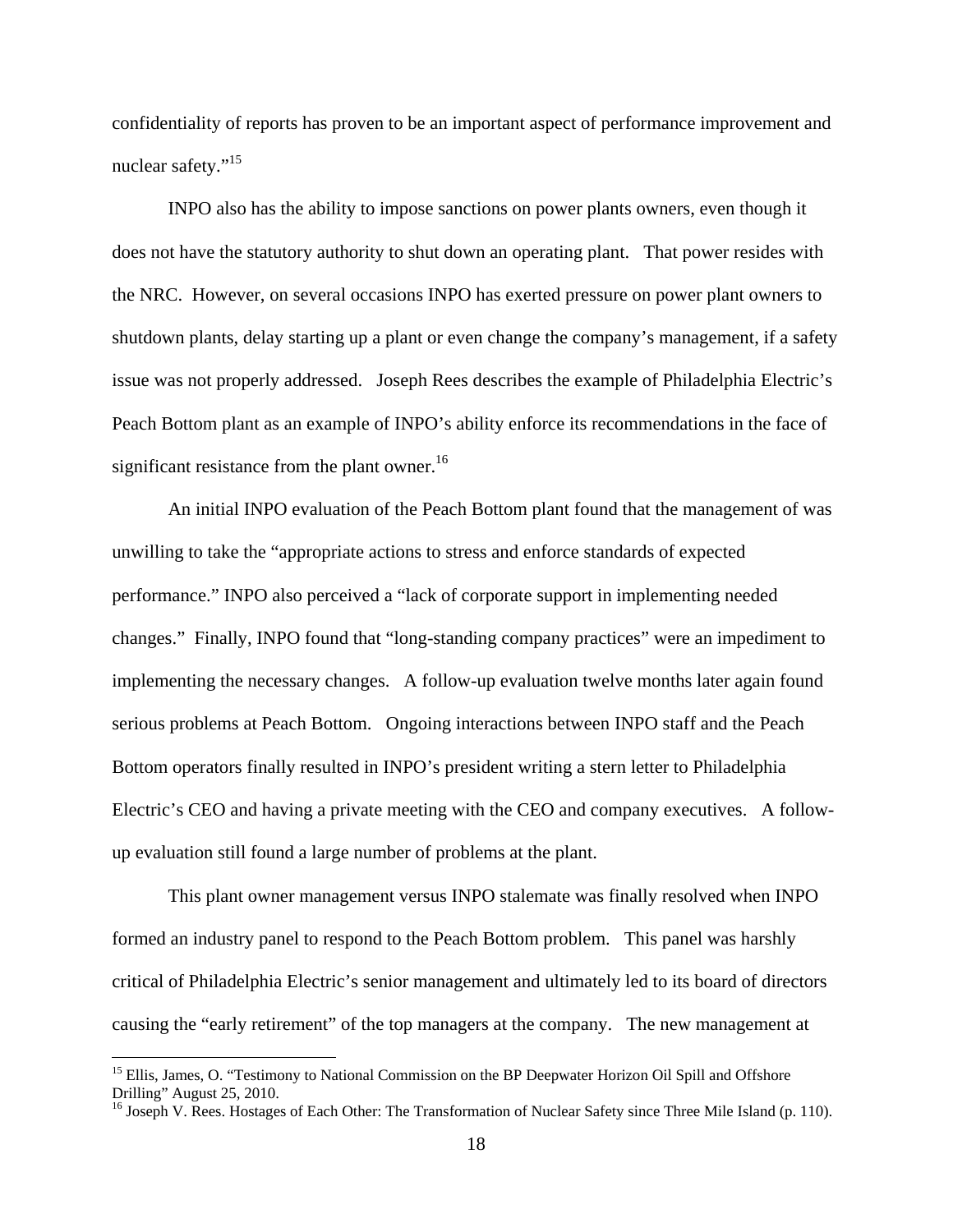Philadelphia Electric subsequently implemented INPO's reforms at the Peach Bottom plant and safety and reliability improved. This sequence of events is often cited by industry observers as the first example of INPO's ability to make the industry accountable for its recommendations.

The final factor, *independence*, has been somewhat of a challenge for INPO. Initially, the founders of INPO had the idea that members of the board of directors should be from outside of the nuclear power industry to ensure its independence. However, the argument that such a board would lack legitimacy from the industry and therefore reduce the effectiveness of INPO as a regulator ultimately led to a board composed of industry executives. INPO is also independent of the NRC, although a number of commentators have argued that the NRC defers much of its industry regulation and oversight functions to INPO and often adopts INPO standards as its own standards.

# **3.1.2 Industry Consolidation**

 According to the World Nuclear Association, as of the end of 1991, 101 utilities had some ownership interest in nuclear power plants.<sup>17</sup> At the end of 1999, that number had dropped to 87, and the largest twelve utilities owned 54% of industry capacity. Today, ten utilities own more than 70% of industry capacity in the United States. This consolidation has come about through mergers and well as sales of individual facilities. There has also been consolidation in the number of operators of nuclear power plants, with 45 operators in 1995 to 25 today.

Most the of nuclear generation capacity consolidation was the result of mergers. The merger of Unicom and PECO in 2000 formed Exelon, which created the largest nuclear energy supplier in the USA. Exelon has 10 nuclear plants that produce roughly 20% of US nuclear electricity output. In 2000, Carolina Power & Light merged with Florida Progress Corporation

<sup>17</sup> http://www.world-nuclear.org/info/inf41.html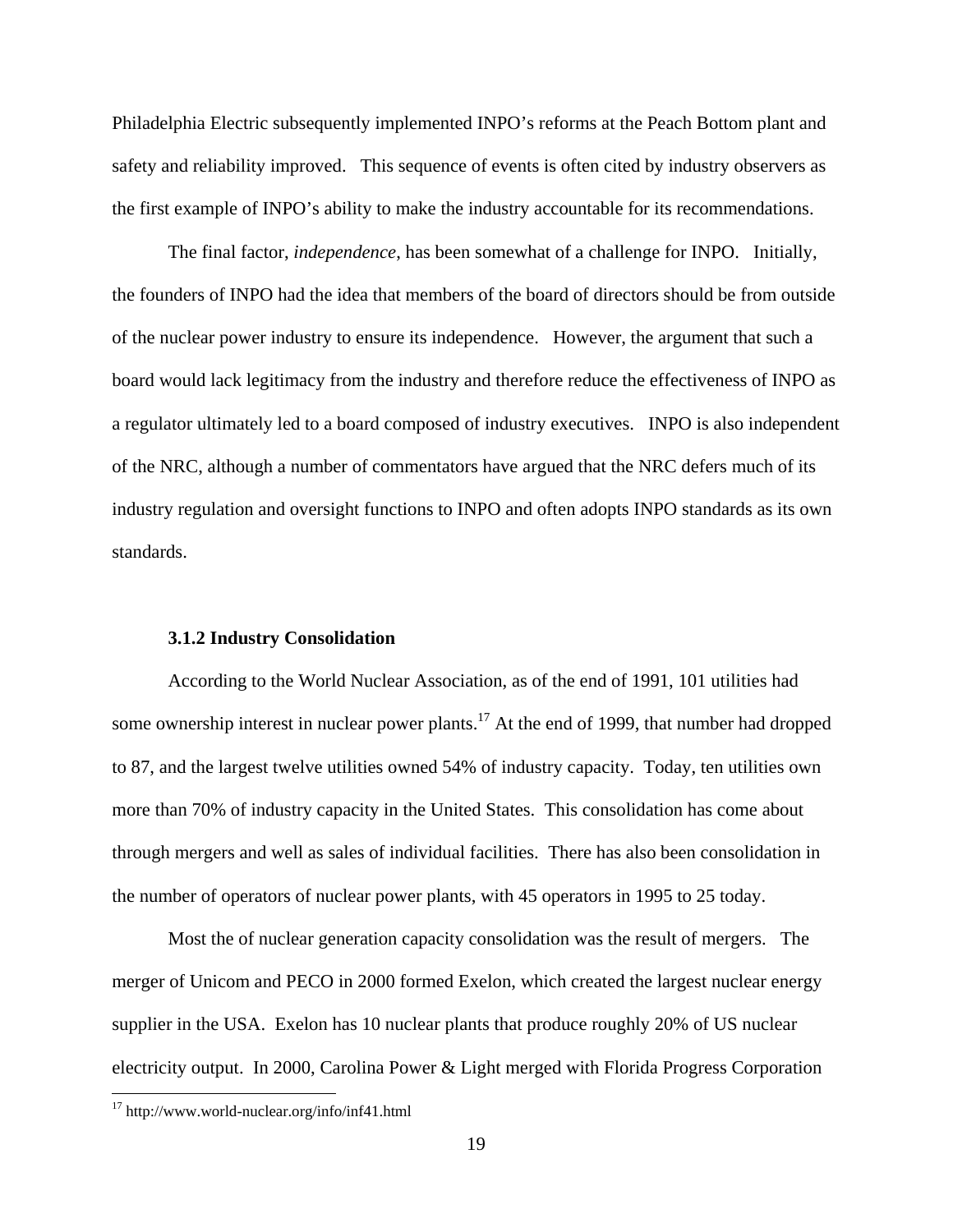to become Progress Energy, which owns five plants in North Carolina, South Carolina and Florida. In 2001, FirstEnergy Corporation merged with GPU Inc.

Management contracts have also been used to consolidate plant operations. Companies that own multiple generation units typically form management companies that contract to provide operating and maintenance services to companies that own single generation units. For example, Exelon currently has management contracts with PSEG of New Jersey to operate nuclear units that it owns. Exelon markets the "Exelon way" of nuclear power plant operation and maintenance as leading to lower variable operating costs and higher plant-level capacity factors than other plants in the industry.

The motivation for both types of consolidations is to capture cost savings and operating efficiencies. A number of studies have found evidence of "learning by doing" in nuclear power plant operations, both at the industry-level and utility-level.<sup>18</sup> In fact, one study comparing learning by doing in France versus the U.S. finds that a sizable operating efficiency penalty was paid by the U.S. nuclear power industry as a result of the many different technologies used by different regional utilities and the lack of multi-plant ownership of nuclear generation facilities during the early stages of the nuclear industry.<sup>19</sup> In contrast, France with standardized plant designs and multi-plant ownership experienced significantly high operating efficiencies significantly earlier.

## **3.1.3 Incentive Regulation Schemes**

<sup>&</sup>lt;sup>18</sup> Lester, Richard K. and McCabe, Mark J. (1993) "The Industrial Structure on Learning by Doing in Nuclear Power Plant Operations," *RAND Journal of Economics,* 24(3), 418-438 and Zimmerman, Martin B. (1982) "Learning Effects and the Commercialization of New Energy Technologies: The Case of Nuclear Power," *The Bell Journal of Economics*, 13(2), 297-310.

<sup>&</sup>lt;sup>19</sup> Lester and McCabe (1993).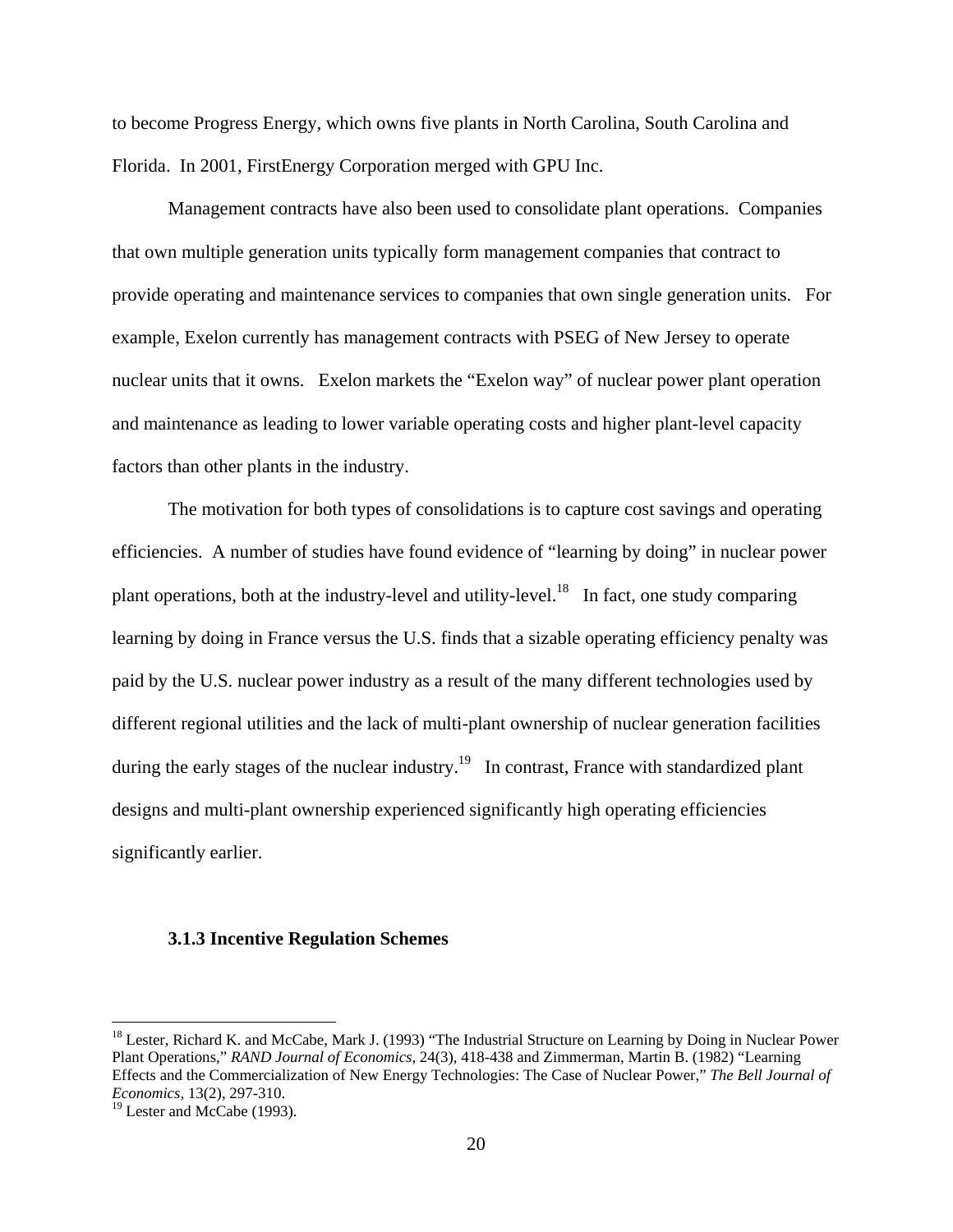The goal of incentive regulation schemes is to make it profitable for price-regulated nuclear power plant owners to reduce costs by achieving high capacity factors. A popular example of this sort of scheme was the Diablo Canyon Performance-Based Pricing (PRP) plan adopted in 1988 between Pacific Gas and Electricity (the plant owner) and the California Public Utilities Commission (the regulator), which fixed the price at which energy produced by Diablo Canyon was sold. This price was set significantly above the variable operating cost of a Diablo Canyon unit, so Pacific Gas and Electric had a strong financial incentive to produce as much output as possible from this power plant. Other state regulators enacted similar incentive regulation schemes for the nuclear power plants under their jurisdictions, and have achieved similar results. These incentive regulation schemes also provided strong incentives for the plant owners to reduce the operating and maintenance costs associated with their facilities. A number of researchers have documented significant operating cost savings for nuclear power plants over this time period. $20$ 

# **3.1.4 Electricity Industry Re-structuring**

 $\overline{a}$ 

Electricity industry re-structuring, where nuclear generation unit owners face the default option of selling their output into a formal bid-based wholesale market, provide strong incentives for owners to maximize their capacity factor of their generation units. Typically, the marketclearing price in wholesale market is set by generation units with significantly higher variable operating costs, particularly during the high demand periods of the day. Consequently, a nuclear power plant owner can earn significant revenues in excess of its variable costs by operating hours of the day when the market price is above the variable operating costs of their generation

<sup>&</sup>lt;sup>20</sup> Zhang, F. (2007) "Does Electricity Restructuring Work? Evidence from the Nuclear Energy Industry," The Journal of Industrial Economics, LV(3), 397-418, is a recent example.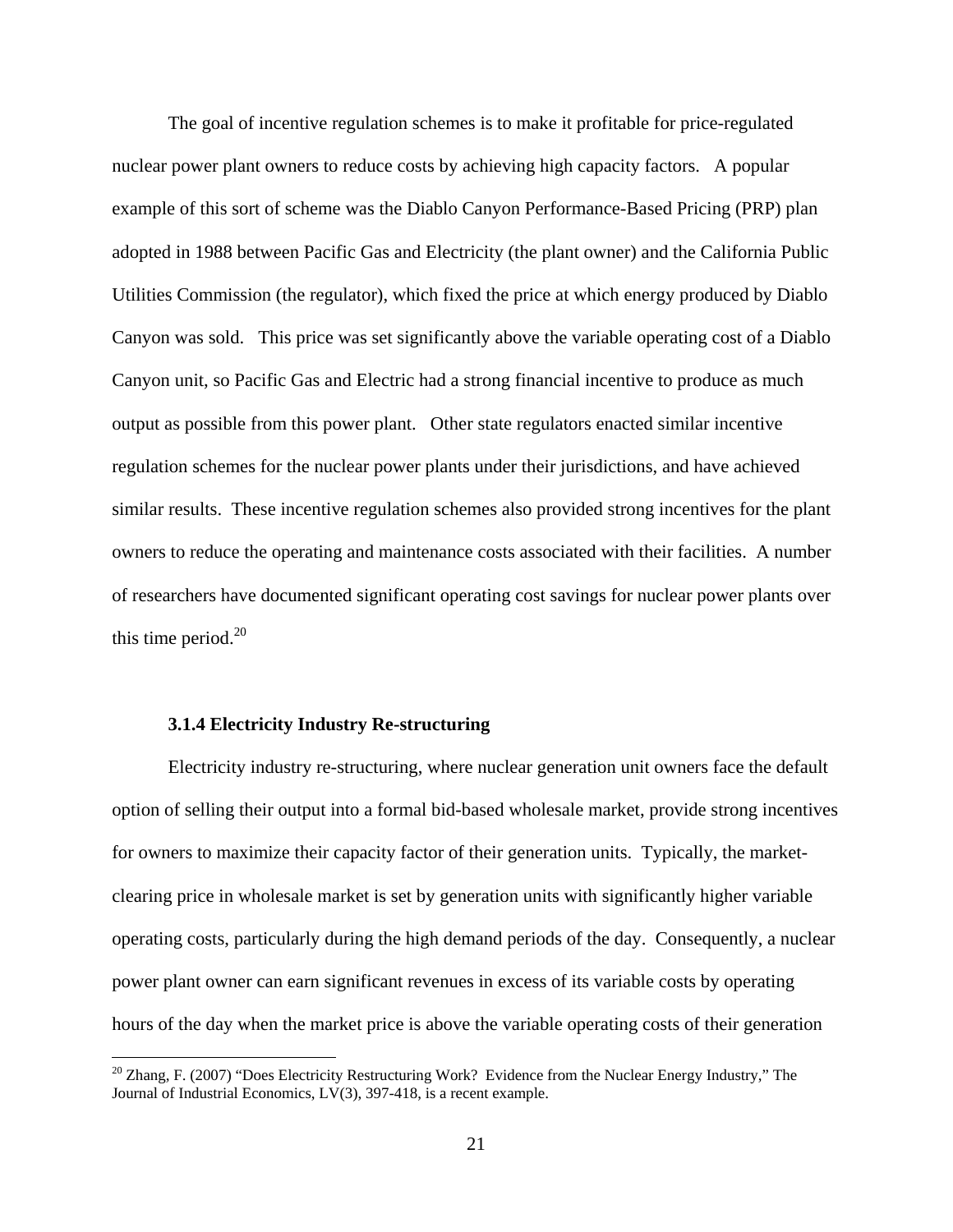unit. A number of studies have documented incremental increases in annual average capacity factors associated with nuclear generation units selling into a restructured market relative to selling into a vertically-integrated regulated market structure.<sup>21</sup>

## **3.2 The Potential for Future Regulatory Failure in the Case of Nuclear Power**

The recent outstanding safety and performance record of United States nuclear power sector is no reason for complacency. There have been no plant retirements since 1998 and most of the existing fleet has either received or expects to receive a 20-year extension on their licenses from the NRC. These extensions would bring the projected operating life of most plants to almost 60 years, which is significantly longer than was envisioned at the time these plants were built.

The potential risk of future regulatory failure is the result of the combination of an aging nuclear fleet and the fact that an increasing number of facilities sell into formal wholesale electricity markets. This circumstance can potentially increase risks due to the potential for large profits if the generation unit owner is willing to engage in privately risky behavior (continuing to operate in spite of potential safety concerns at the nuclear facility unit because of high wholesale prices) that can have publicly harmful consequences (creating a catastrophic failure). For example, the average wholesale prices in most United States wholesale electricity markets currently average in the range of \$50/MWh to \$60/MWh. However, during periods of stressed system conditions, prices can hit as high as \$3,000/MWh, which was the case during the summer of 2011 in the Electricity Reliability Council of Texas (ERCOT) wholesale electricity market.

<sup>&</sup>lt;sup>21</sup> Zhang, F. (2007) "Does Electricity Restructuring Work? Evidence from the Nuclear Energy Industry," The Journal of Industrial Economics, LV(3), 397-418, is a recent example.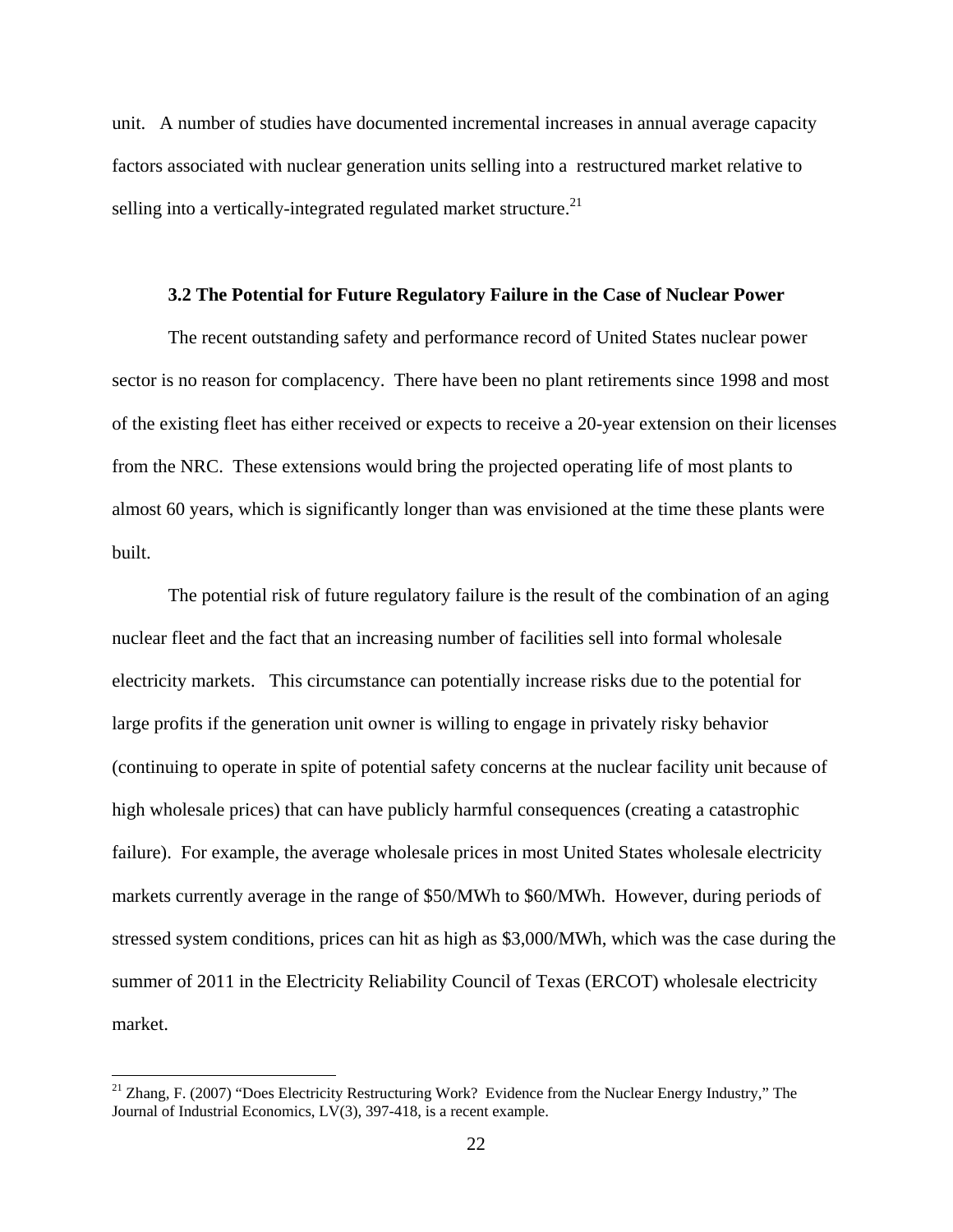With variable operating costs for the nuclear power plants in the range of \$15/MWh, a nuclear power plant owner can earn massive variable profits by producing as much output as possible during these high-priced periods. This creates an incentive for the unit owner to produce as much output as possible during these time periods, which may lead the owner to produce energy from a facility that would be shut down for safety reasons during a period with lower wholesale prices. Consequently, the combination of high-powered incentives to keep operating costs down, aging nuclear facilities, and the potential for sustained periods of high wholesale electricity prices could increase risks of a catastrophic nuclear power plant failure.

It is important to note that the incentive for a catastrophic failure is lower in the case of a vertically-integrated monopoly regime where plant owners face cost-of-service price regulation. In that case generation units would only be able to recover their prudentially incurred costs regardless of operating condition, including times of stressed system conditions. This lack of a financial upside, and the significant financial downside associated with a catastrophic plant failure, makes it unlikely that a price-regulated expected profit-maximizing plant owner would push a plant beyond its safe operating limits, or economize on operating expenses, as long as these operating expenses were deemed to be prudently incurred by the regulator.

In sum, the possibility of an industry-wide catastrophe is remote because the price of wholesale electricity typically differs by location and hour of the day. Therefore, it would be extremely rare for all nuclear power plants in the U.S. to experience a sustained period of extremely high wholesale prices.

# **4. Conclusion**